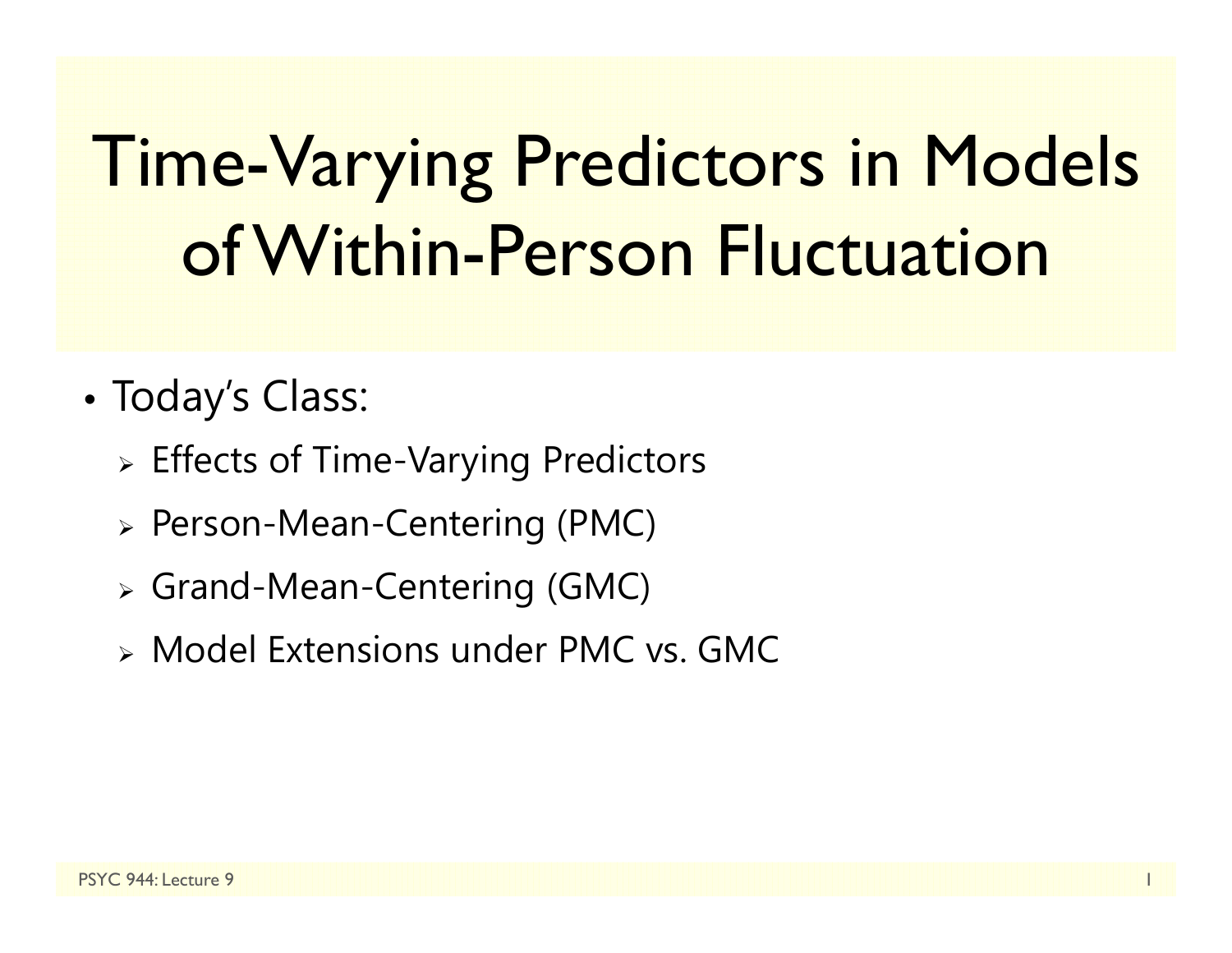## The Joy of Time-Varying Predictors

•TV predictors predict leftover **WP (residual) variation:**



- Modeling time-varying predictors is complicated because they represent an **aggregated effect**:
	- **Effect of the** *between-person* **variation in the predictor x<sub>ti</sub> on Y**
	- $\triangleright$  Effect of the *within-person* variation in the predictor  $\boldsymbol{\mathrm{x}}_{\text{ti}}$  on Y
	- » Here we are assuming the predictor  $\mathbf{x_{ti}}$  only **fluctuates** over time...
		- We will need a different model if  $x_{t i}$  changes systematically over time…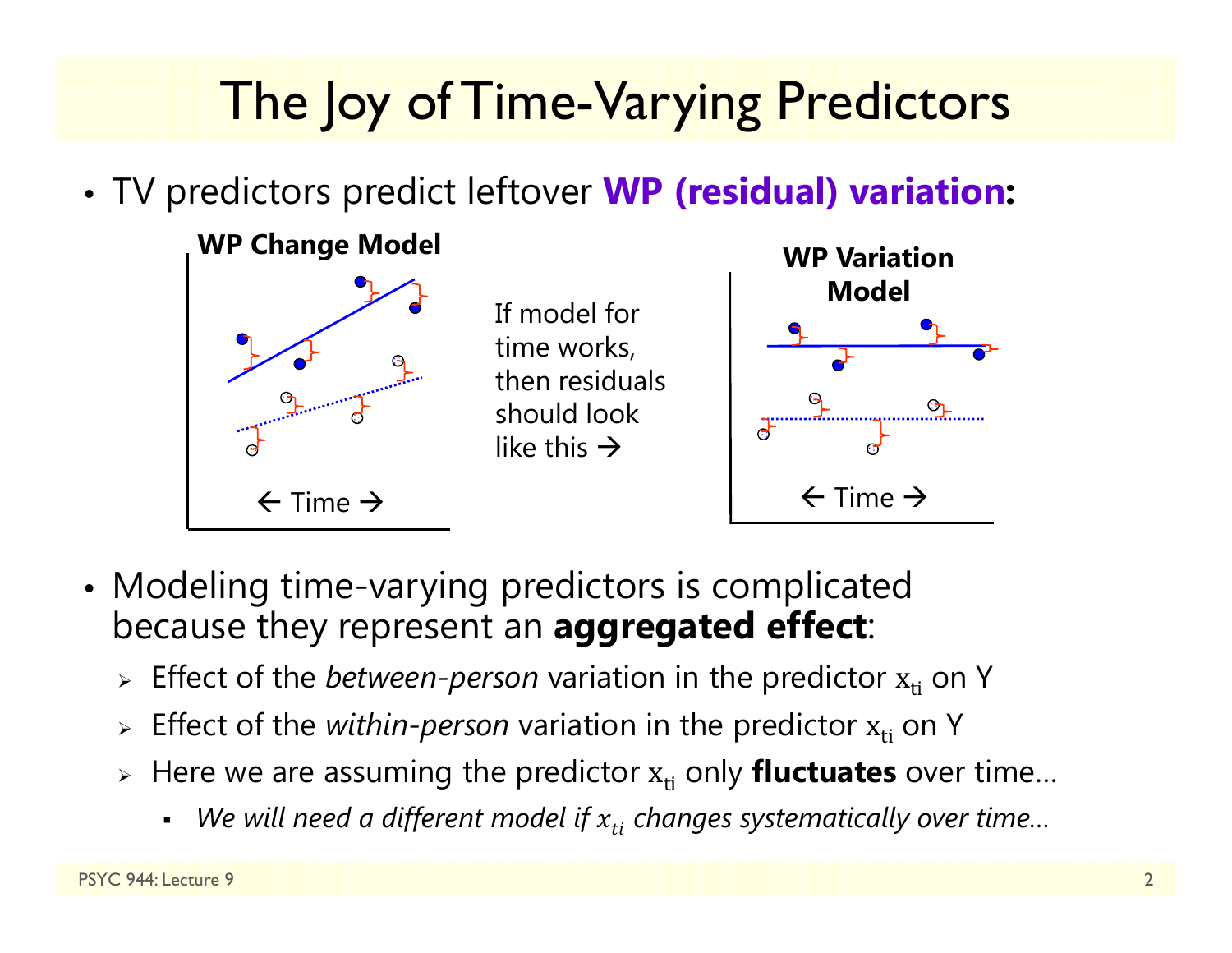## The loy of Time-Varying Predictors

- • Time-varying (TV) predictors usually carry 2 kinds of effects because they are really 2 predictor variables, not 1
- Example: Stress measured daily
	- $\triangleright$  Some days are worse than others:
		- **WP variation in stress** *(represented as deviation from own mean)*
	- $\triangleright$  Some people just have more stress than others all the time:
		- Г **BP variation in stress** *(represented as person mean predictor over time)*
- • Can quantify each source of variation with an ICC
	- ICC = (BP variance) / (BP variance + WP variance)
	- ICC > 0? TV predictor has BP variation (so it *could* have a BP effect)
	- ICC < 1? TV predictor has WP variation (so it *could* have a WP effect)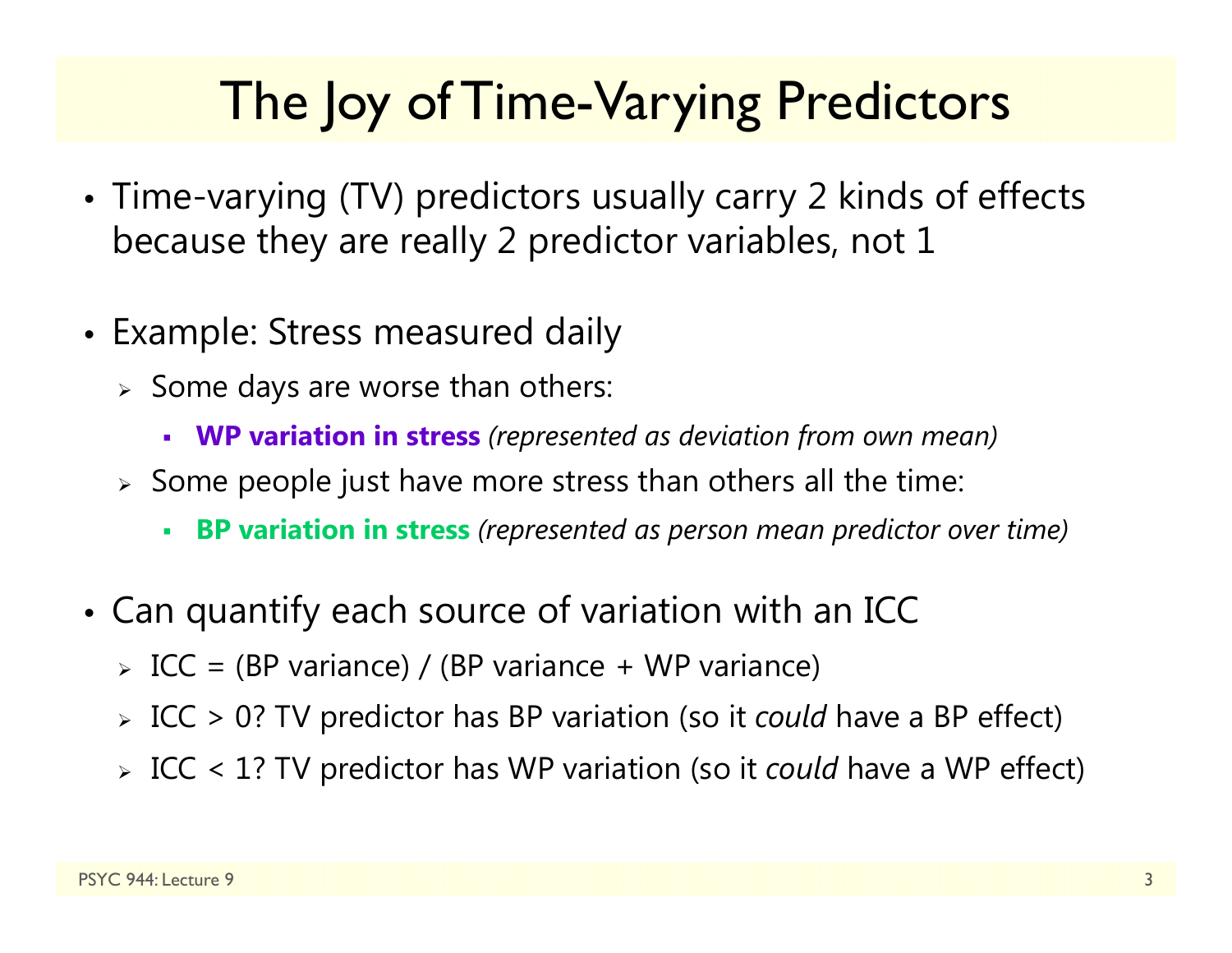## Between-Person vs. Within-Person Effects

- •• Between-person and within-person effects in <u>SAME</u> direction
	- > Stress  $\rightarrow$  Health?
		- **BP: People with more chronic stress than other people may have worse general health than people with less chronic stress**
		- **WP: People may feel worse than usual when they are currently under more stress than usual (regardless of what "usual" is)**
- •• Between-person and within-person effects in <u>OPPOSITE</u> directions
	- $\triangleright$  Exercise  $\rightarrow$  Blood pressure?
		- **BP: People who exercise more often generally have lower blood pressure than people who are more sedentary**
		- **WP: During exercise, blood pressure is higher than during rest**
- •Variables have different **meanings** at different levels!
- Variables have different **scales** at different levels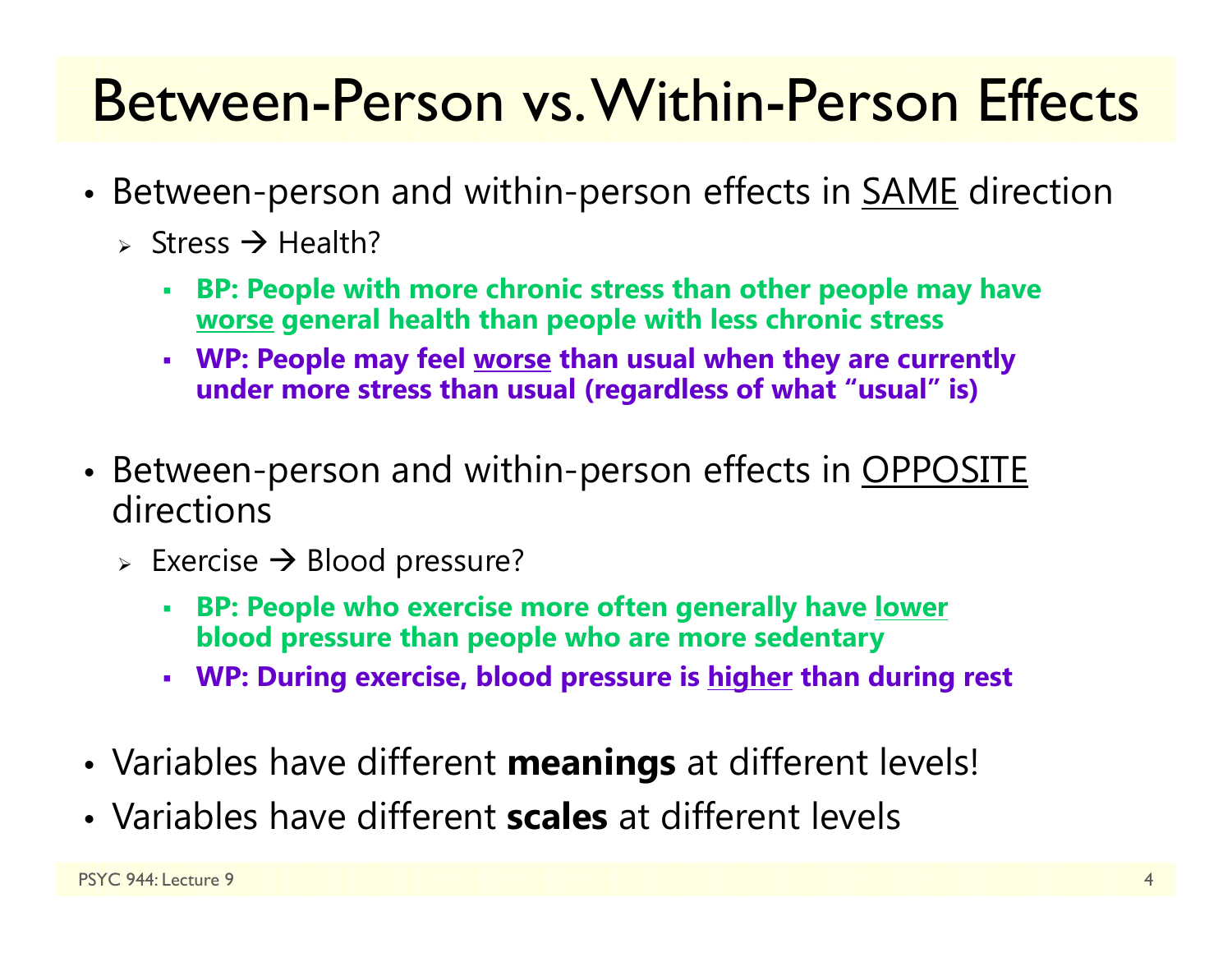# 3 Kinds of Effects for TV Predictors

#### • **Is the Between-Person (BP) effect significant?**

 Are people with higher predictor values than other people (*on average over time*) also higher on Y than other people (*on average over time*), such that the person mean of the TV predictor accounts for level-2 random intercept variance (τ $_{\rm U}^2$  $^{2}_{\rm U_{0}}$ )?

#### • **Is the Within-Person (WP) effect significant?**

 If you have higher predictor values than usual (*at this occasion*), do you also have higher outcomes values than usual (*at this occasion*), such that the within-person deviation of the TV predictor accounts for level-1 residual variance ( $\sigma_{\rm e}^2$ )?

### • **Are the BP and WP effects different sizes: Is there a contextual effect?**

- $\triangleright$  After controlling for the absolute value of TV predictor at each occasion, is there still an incremental contribution from having a higher person mean of the TV predictor (i.e., does one's general tendency predict  $\tau_\mathrm{U}^2$  $^2_{\rm U_0}$  above and beyond)?
- $\triangleright$  If there is no contextual effect, then the BP and WP effects of the TV predictor show *convergence*, such that their effects are of equivalent magnitude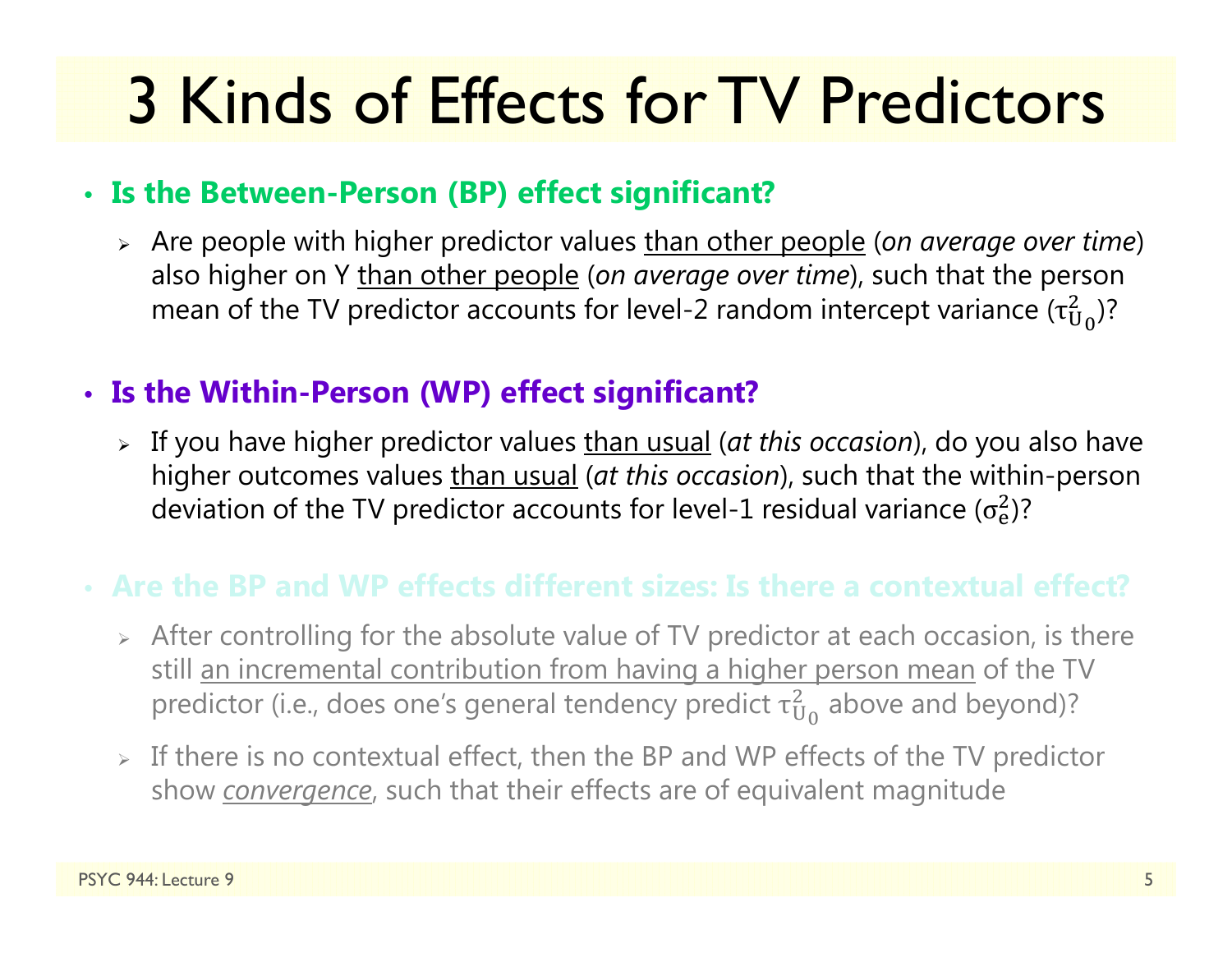# Modeling TV Predictors (labeled as  $\mathsf{x}_{\mathsf{ti}}$ )

### • Level-2 effect of  $\boldsymbol{\mathrm{x_{ti}}}$ :

- $\triangleright$  The level-2 effect of  $\mathrm{x_{ti}}$  is usually represented by the person's mean of time-varying  $\boldsymbol{\mathrm{x}}_\text{ti}$  across time (labeled as  $\boldsymbol{\mathsf{PMx}_\text{i}}$  or  $\boldsymbol{\overline{\mathrm{X}}}_\text{i})$
- > PMx<sub>i</sub> should be centered at a <u>CONSTANT</u> (grand mean or other) so that 0 is meaningful, just like any other time-invariant predictor

### • Level-1 effect of  $\mathbf{x}_{\text{ti}}$  can be included two different ways:

- **▷ "Group-mean-centering" → "<u>person-mean-centering</u>" in longitudinal,** in which level-1 predictors are centered using a level-2 VARIABLE
- **▷ "Grand-mean-centering**" → level-1 predictors are centered using a CONSTANT (not necessarily the grand mean; it's just called that)
- $\triangleright$  Note that these 2 choices do NOT apply to the level-2 effect of  $\boldsymbol{\mathrm{x}}_\text{ti}!$ 
	- **But the interpretation of the level-2 effect of**  $x_{ti}$  **WILL DIFFER based on** which centering method you choose for the level-1 effect of  $\rm x_{ti}$ !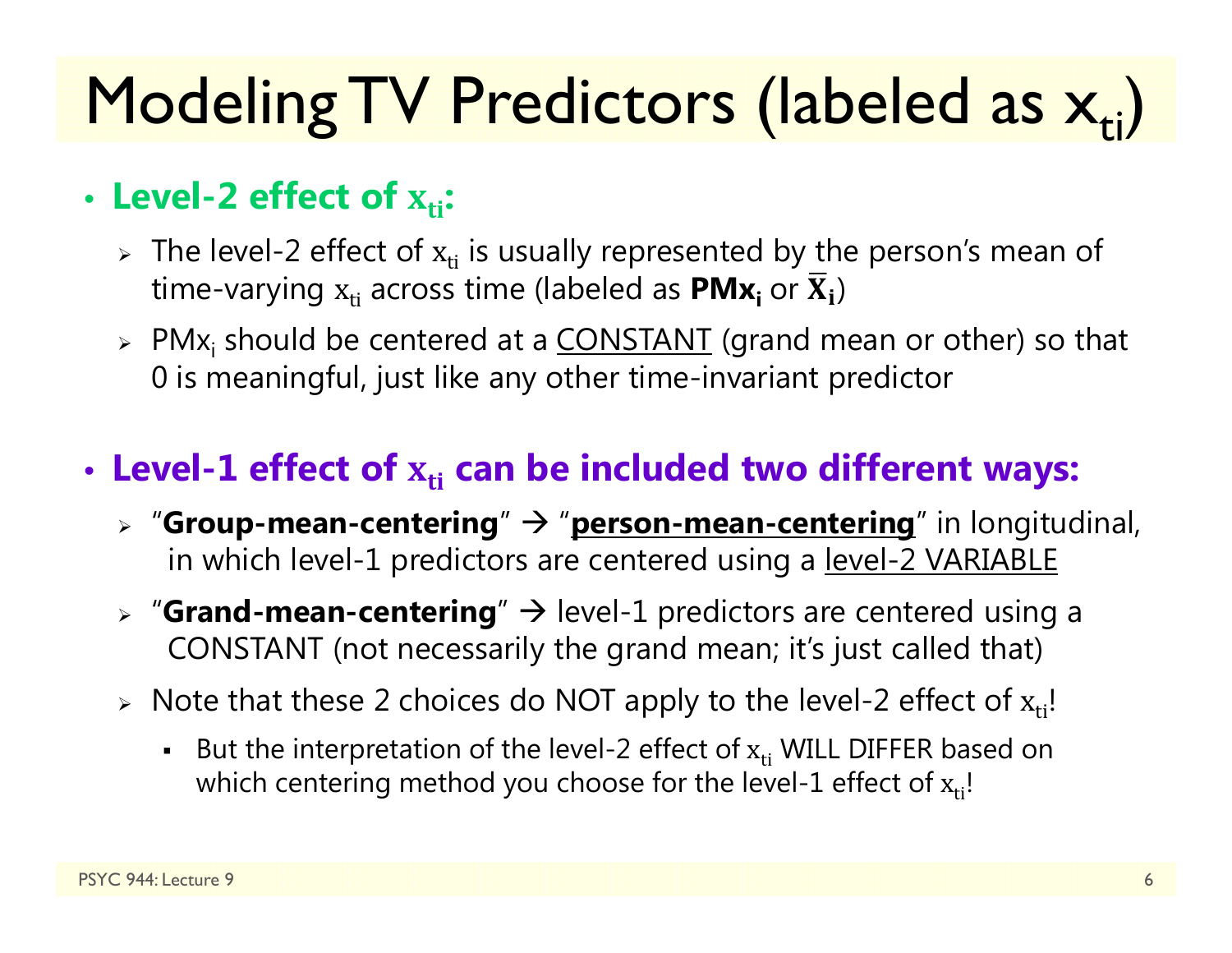# Person-Mean-Centering (P-MC)

- In P-MC, we decompose the TV predictor  $x_{ti}$  into 2 variables that directly represent its BP (level-2) and WP (level-1) sources of variation, and include those variables as the predictors instead:
- Level-2, PM predictor = person mean of  $\mathbf{x}_{\text{ti}}$ 
	- >  $PMx_i = \overline{X}_i C$
	- $\triangleright$  PM $\mathrm{x_i}$  is centered at a constant  $\mathcal C$ , chosen so 0 is meaningful
	- $\triangleright$  PM $\mathrm{x_i}$  is positive? Above sample mean  $\rightarrow$  "more than other people"
	- $\triangleright$  PM $\mathrm{x_i}$  is negative? Below sample mean  $\rightarrow$  "less than other people"
- Level-1, WP predictor = deviation from person mean of  $\boldsymbol{\mathrm{x}}_\text{ti}$ 
	- $\triangleright \ \mathbf{W} \mathbf{P} \mathbf{x_{ti}} = \mathbf{x_{ti}} \overline{\mathbf{X}}_i$  (note: uncentered person mean  $\overline{X}_i$  is used to center  $x_{ti}$ )
	- $\triangleright$  WP $\rm x_{ti}$  is NOT centered at a constant; is centered at a VARIABLE
	- $\triangleright$  WP $\rm x_{ti}$  is positive? Above your own mean  $\rightarrow$  "more than usual"
	- $\triangleright$  WP $\rm x_{ti}$  is negative? Below your own mean  $\rightarrow$  "less than usual"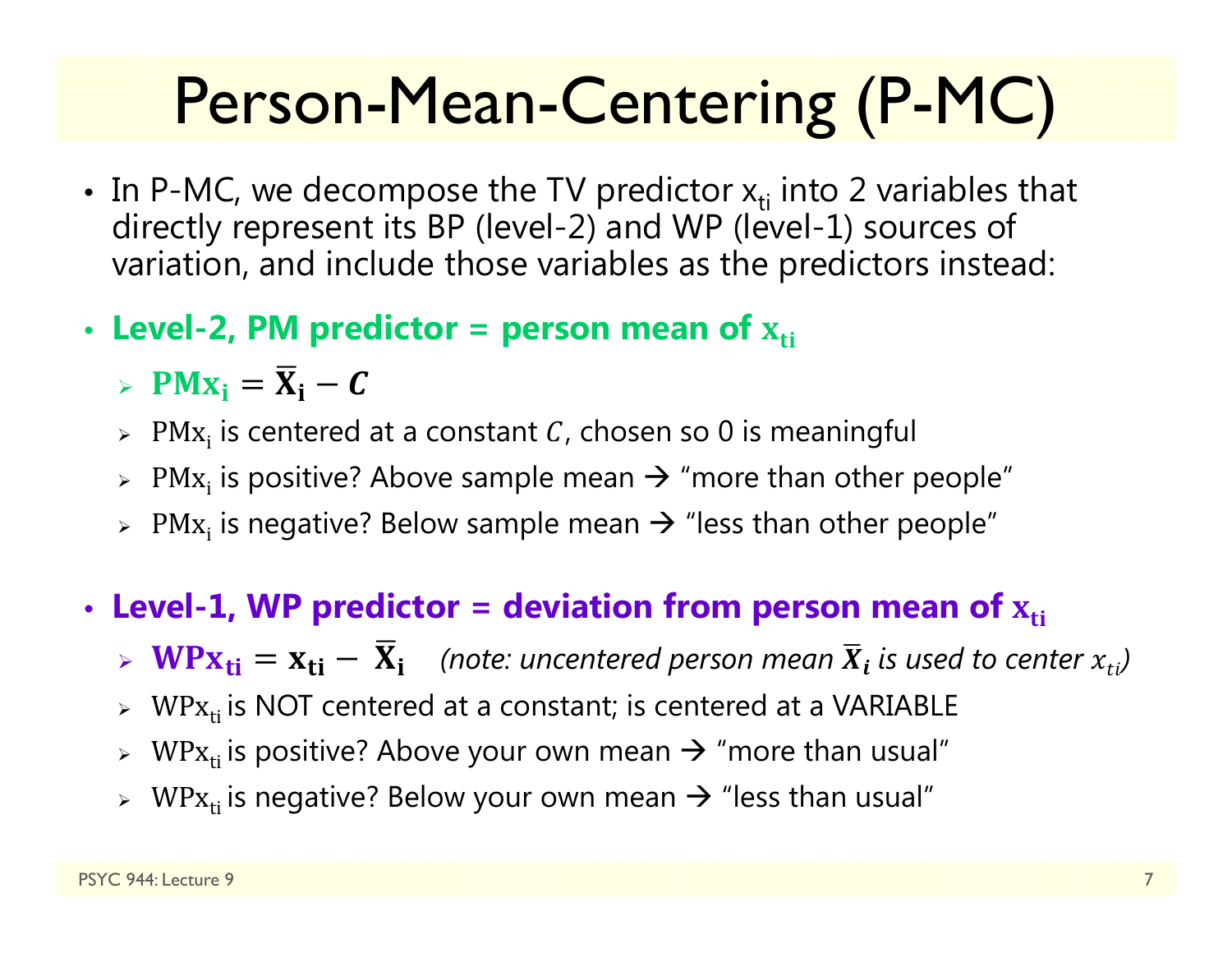#### Within-Person Fluctuation Model with**Person-Mean-Centered Level-1** $\Lambda_{ti}$

WP and BP Effects directly through **separate** parameters

 $\mathbf{x_{ti}}$  is person-mean-centered into  $\mathbf{W}\mathsf{P}\mathbf{x_{ti}}$ , with  $\mathsf{P}\mathsf{M}\mathbf{x_i}$  at L2:

Level 1: 
$$
y_{ti} = \beta_{0i} + \beta_{1i}(\mathbf{W} \mathbf{P} \mathbf{x}_{ti}) + \mathbf{e}_{ti}
$$

$$
\frac{\mathbf{W} \mathbf{P} \mathbf{x}_{ti}}{\mathbf{W} \mathbf{P} \mathbf{x}_{ti}} = \mathbf{x}_{ti} - \overline{\mathbf{X}}_i \rightarrow \text{it has}
$$
 only Level-1 WP variation

Level 2: 
$$
\beta_{0i} = \gamma_{00} + \gamma_{01} (PMx_i) + U_{0i}
$$

\n $\beta_{1i} = \gamma_{10}$ 

\n $\gamma_{10} = \text{WP main}$ 

\n $\gamma_{01} = \text{BP main effect}$ 

\neffect of having more  $\bar{x}_i$  then usual

\nthen other people

 $PMx_i = \overline{X}_i - C \rightarrow it$  has **only Level-2 BP variation**

**Because WPx<sub>ti</sub> and PMx**<sub>i</sub> **are uncorrelated, each gets the total effect for its level (WP=L1, BP=L2)**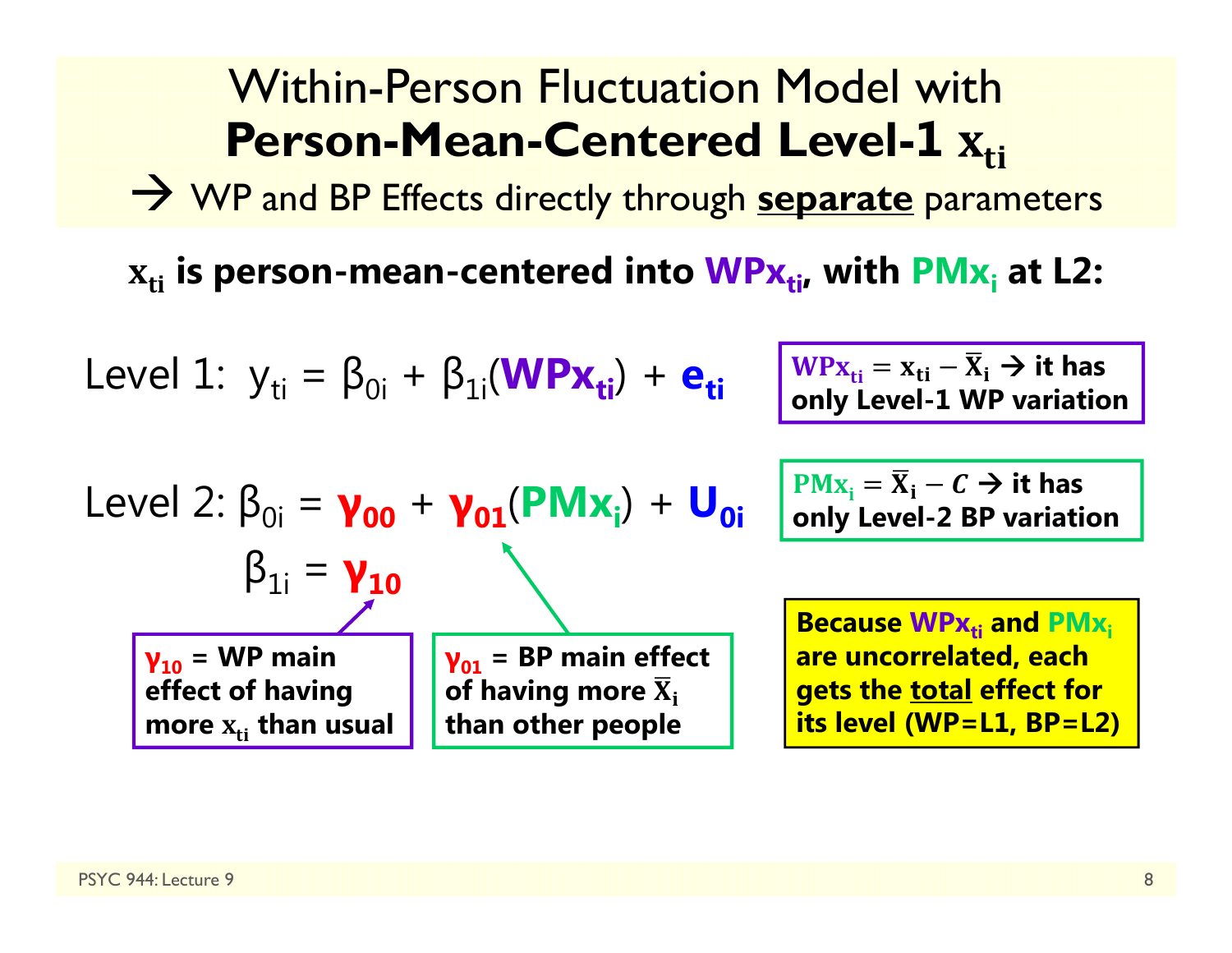## ALL Between-Person Effect, NO Within-Person Effect

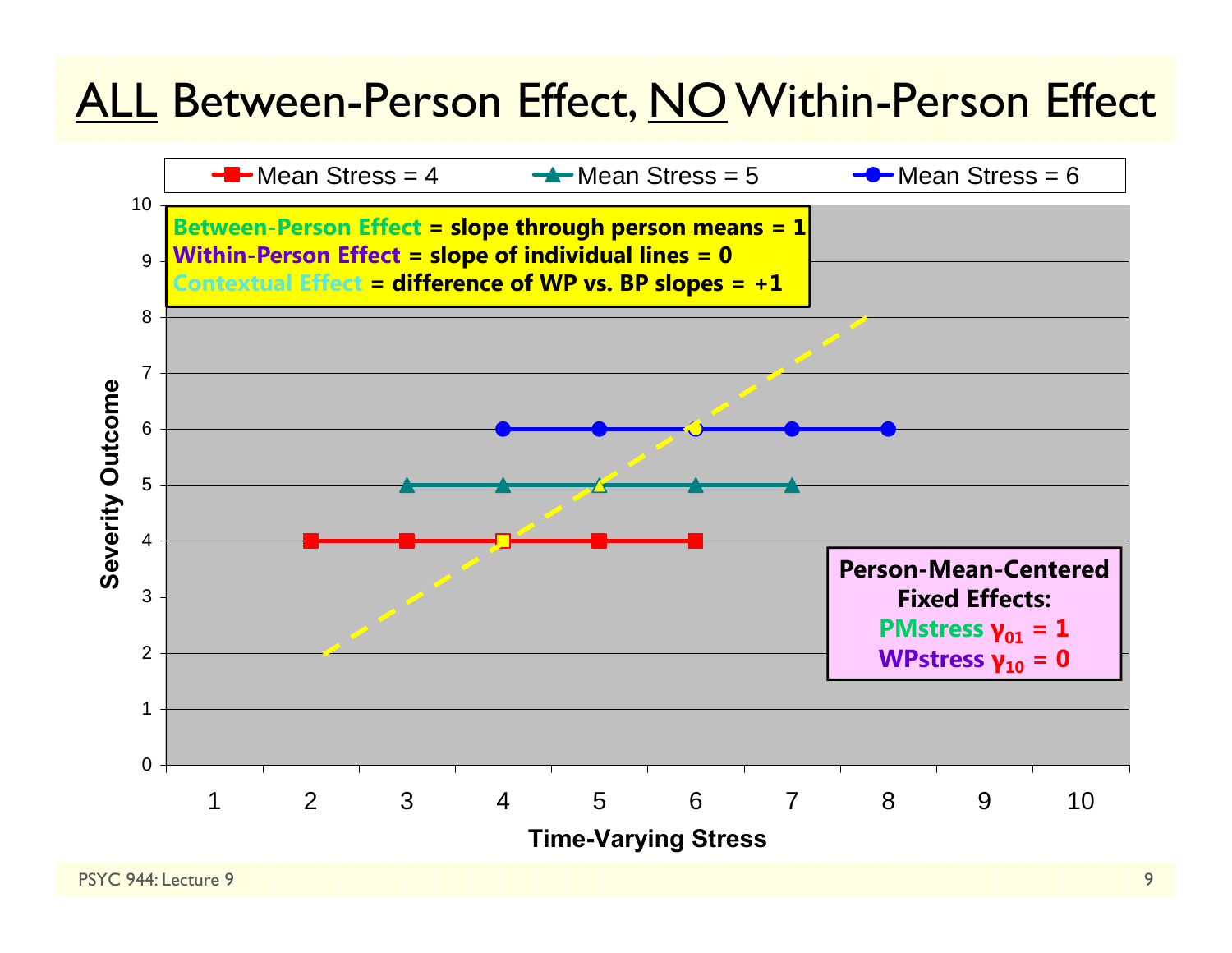## NO Between-Person Effect, ALL Within-Person Effect

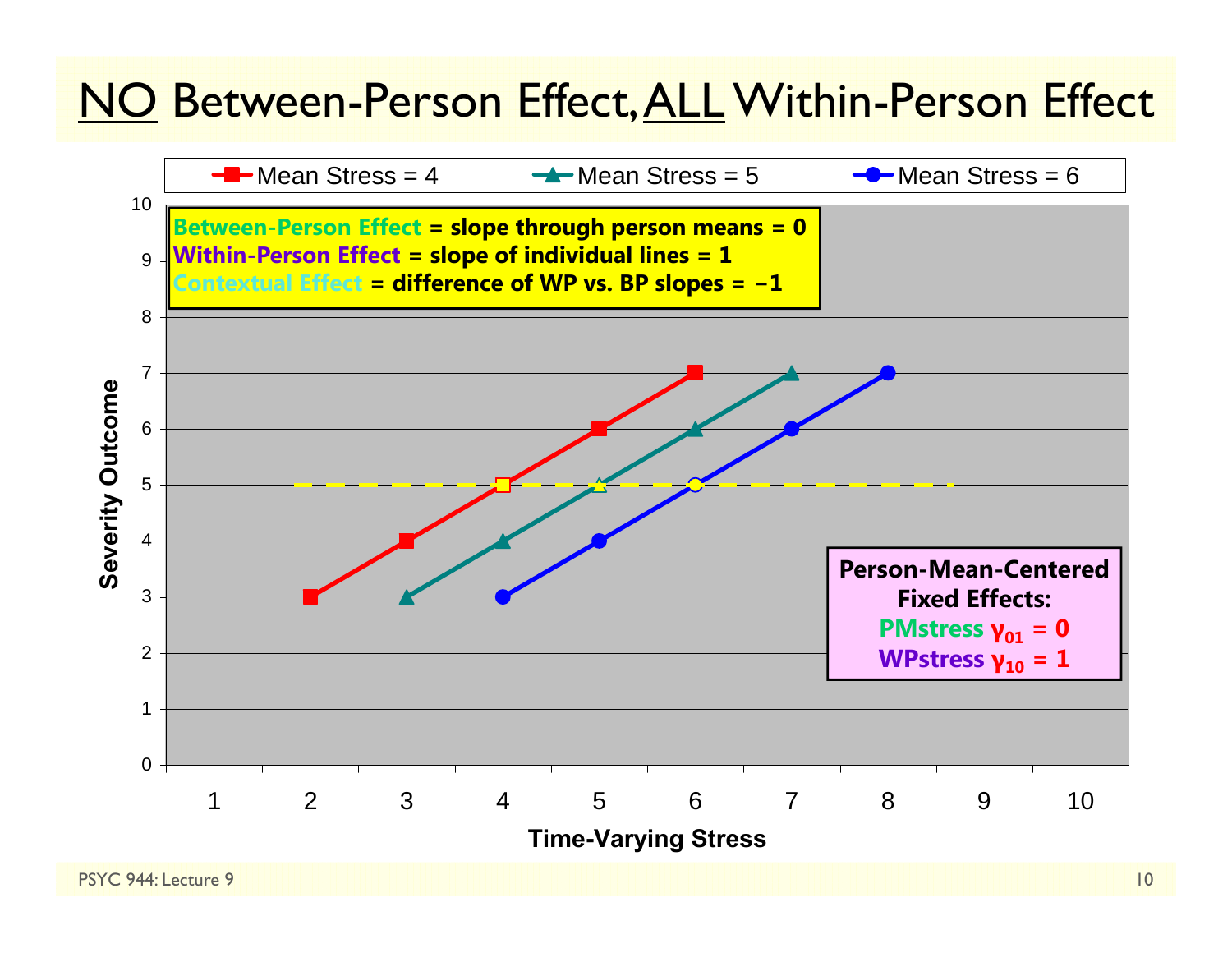### Between-Person Effect **>**Within-Person Effect

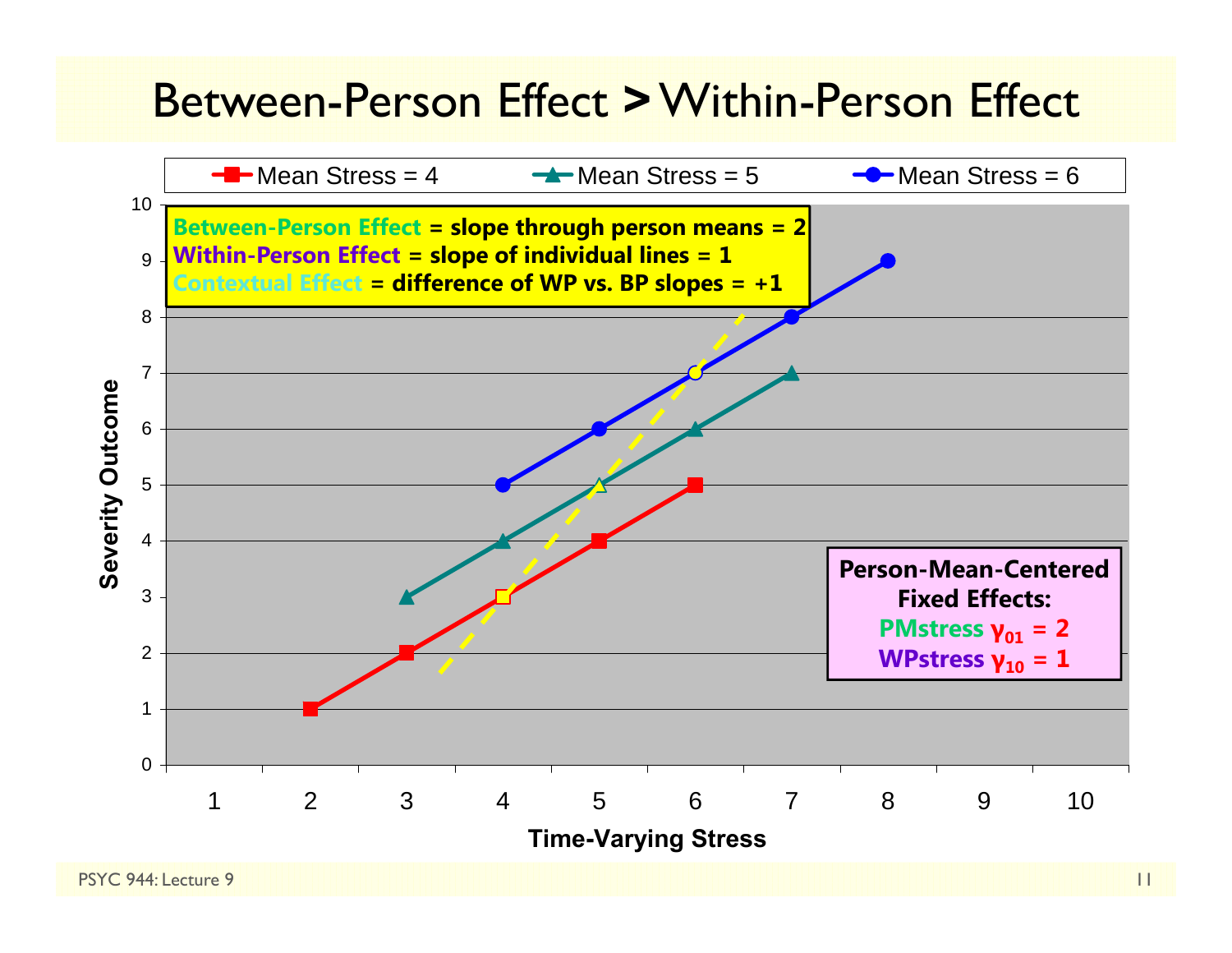#### Within-Person Fluctuation Model with**Person-Mean-Centered Level-1** $\Lambda_{ti}$

WP and BP Effects directly through **separate** parameters

 $\mathbf{x_{ti}}$  is person-mean-centered into  $\mathbf{W}\mathsf{P}\mathbf{x_{ti}}$ , with  $\mathsf{P}\mathsf{M}\mathbf{x_i}$  at L2:

Level 1: 
$$
y_{ti} = \beta_{0i} + \beta_{1i}(\text{WPx}_{ti}) + \mathbf{e}_{ti}
$$

\nLevel 2:  $\beta_{0i} = \gamma_{00} + \gamma_{01}(\text{PMX}_{i}) + \mathbf{U}_{0i}$ 

\nLevel 3:  $\beta_{1i} = \gamma_{10} + \gamma_{11}(\text{PMX}_{i}) + \mathbf{U}_{0i}$ 

\nRule 4:  $\beta_{1i} = \gamma_{10} + \gamma_{11}(\text{PMX}_{i}) + \mathbf{U}_{1i}$ 

\nOutput

\nExample 5:  $\beta_{1i} = \gamma_{10} + \gamma_{11}(\text{PMX}_{i}) + \mathbf{U}_{1i}$ 

\nOutput

\nExample 6:  $\beta_{1i} = \gamma_{10} + \gamma_{11}(\text{PMX}_{i}) + \mathbf{U}_{1i}$ 

\nExample 6:  $\beta_{1i} = \gamma_{10} + \gamma_{11}(\text{PMX}_{i}) + \mathbf{U}_{1i}$ 

\nExample 7:  $\beta_{1i} = \gamma_{10} + \gamma_{11}(\text{PMX}_{i}) + \mathbf{U}_{1i}$ 

\nExample 8:  $\beta_{1i} = \gamma_{10} + \gamma_{11}(\text{PMX}_{i}) + \mathbf{U}_{1i}$ 

\nExample 1:  $\beta_{1i} = \gamma_{10} + \gamma_{11}(\text{PMX}_{i}) + \mathbf{U}_{1i}$ 

\nExample 1:  $\beta_{1i} = \gamma_{10} + \gamma_{11}(\text{PMX}_{i}) + \mathbf{U}_{1i}$ 

\nExample 1:  $\beta_{1i} = \gamma_{10} + \gamma_{11}(\text{PMX}_{i}) + \mathbf{U}_{1i}$ 

\nExample 1:  $\beta_{1i} = \gamma_{10} + \gamma_{11}(\text{PMX}_{i}) + \mathbf{U}_{1i}$ 

\nExample 1:  $\beta_{1i} = \gamma_{10} + \gamma_{11}(\text{PMX}_{i}) + \mathbf{U}_{1i}$ 

**γ10 = WP simple main effect of having more**   $\mathbf{x}_{\text{ti}}$  than usual for  $PMx_{\widetilde{t}}=0$ 

**γ01 = BP simple main**  effect of having more  $\overline{\mathbf{X}}_\text{i}$ **than other people for people at their own mean**   $(WPx_{ti} = x_{ti} - \overline{X}_i \rightarrow 0)$ 

**γ11 = BP\*WP interaction: how the effect of having more**  ܜܠܑ **than usual differs by how much**  ܆ഥܑ **you have**

Note: this model should also test γ<sub>02</sub> for PMx<sub>i</sub> ∗ PMxi (stay tuned)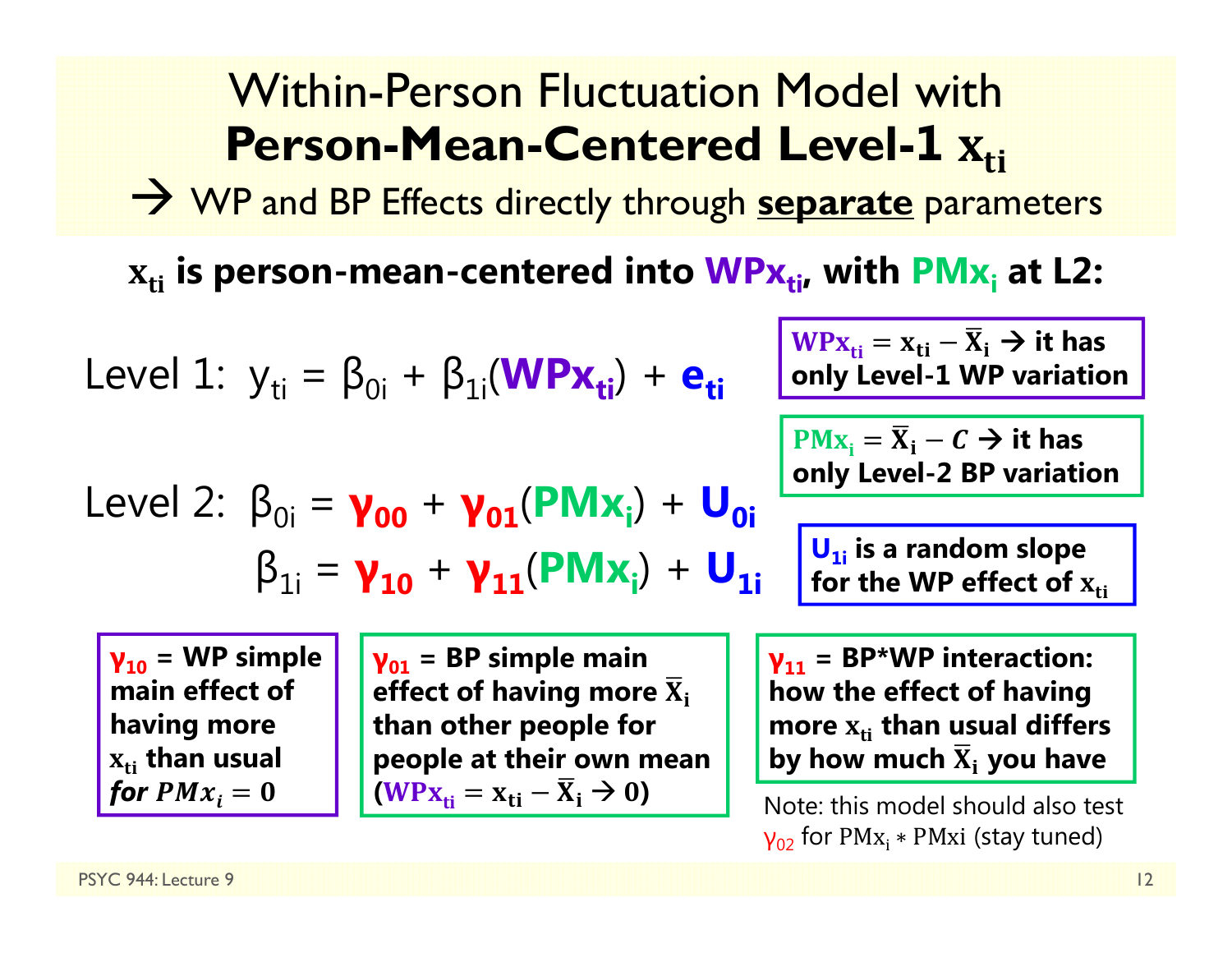### Between-Person **x**Within-Person Interaction

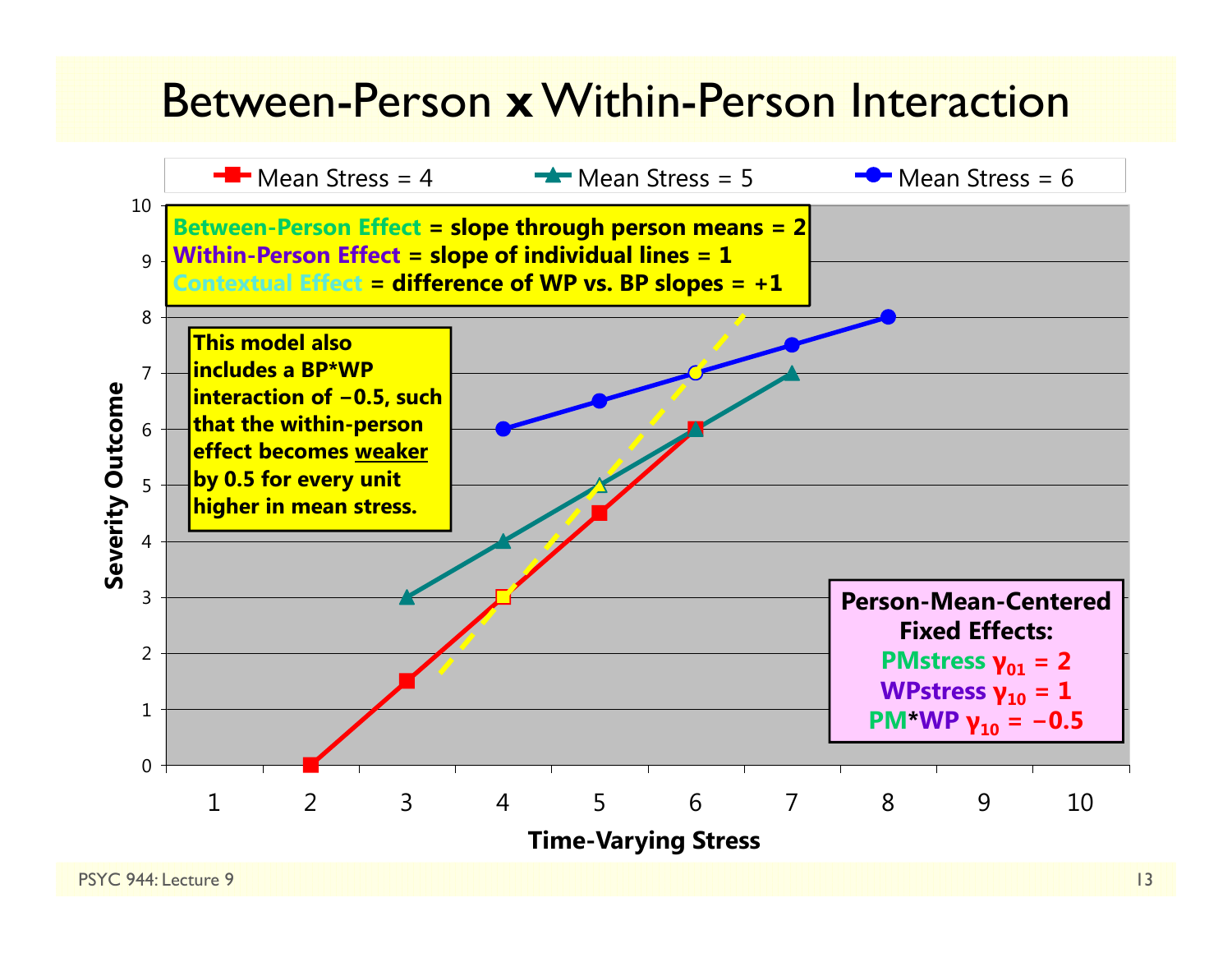# 3 Kinds of Effects for TV Predictors

- **What Person-Mean-Centering tells us directly:**
- **Is the Between-Person (BP) effect significant?**
	- Are people with higher predictor values than other people (*on average over time*) also higher on Y than other people (*on average over time*), such that the person mean of the TV predictor accounts for level-2 random intercept variance (τ $_{\rm U}^2$  $^2_{\rm U_0}$ )?
	- $\triangleright$  This would be indicated by a significant fixed effect of  $\mathbf{PMx_i}$
	- $\triangleright$   $\,$  Note: this is NOT controlling for the absolute value of  $\rm x_{ti}$  at each occasion

### • **Is the Within-Person (WP) effect significant?**

- If you have higher predictor values than usual (*at this occasion*), do you also have higher outcomes values than usual (*at this occasion*), such that the within-person deviation of the TV predictor accounts for level-1 residual variance ( $\sigma_{\rm e}^2$ )?
- $\triangleright$  This would be indicated by a significant fixed effect of  $\mathbf{W}\mathbf{P}\mathbf{x}_{\mathsf{ti}}$
- $\triangleright$  Note: this is represented by the <u>relative</u> value of  $\boldsymbol{\mathrm{x}}_{\text{ti'}}$  NOT the <u>absolute</u> value of  $\boldsymbol{\mathrm{x}}_{\text{ti}}$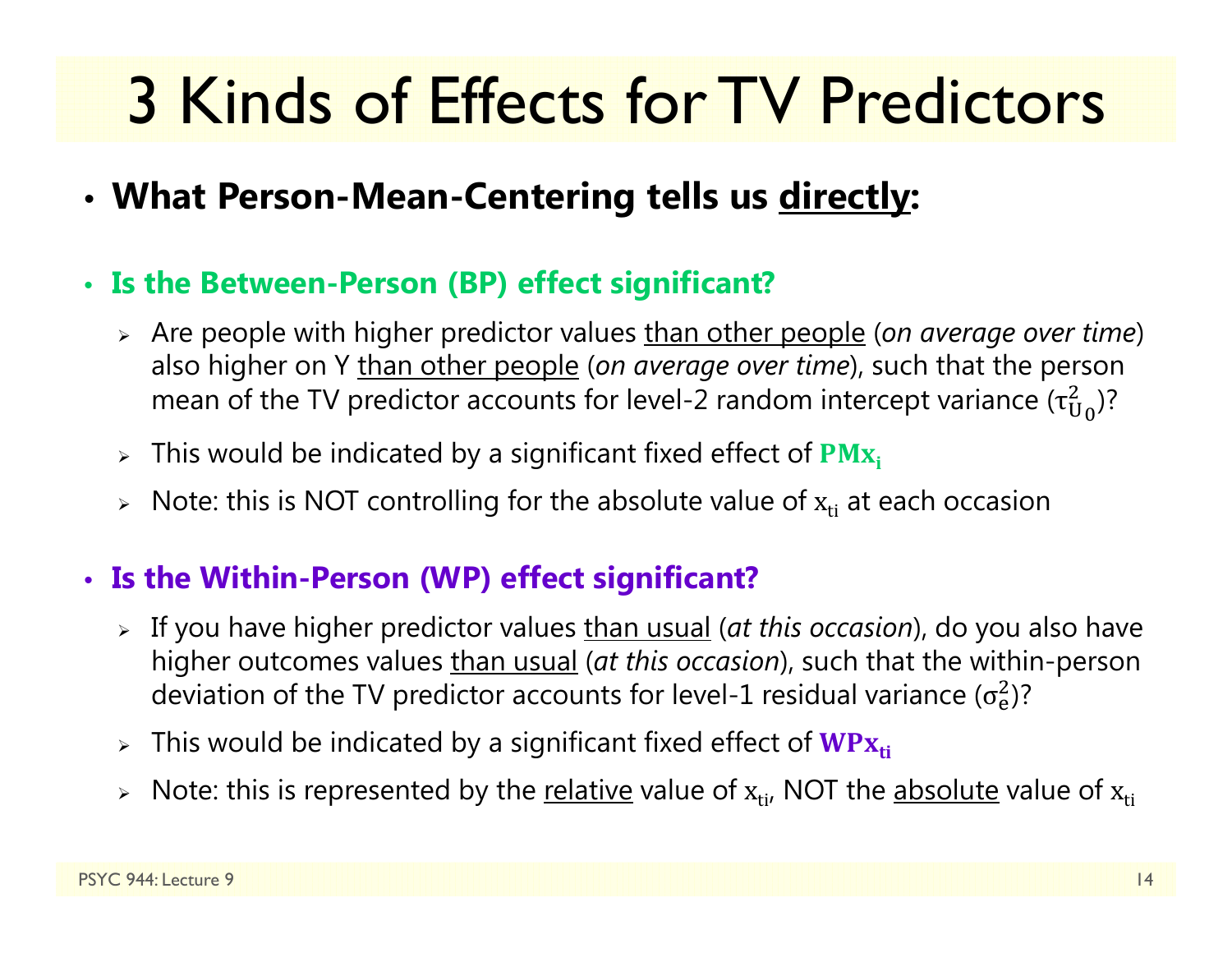# 3 Kinds of Effects for TV Predictors

• **What Person-Mean-Centering DOES NOT tell us directly:**

#### • **Are the BP and WP effects different sizes: Is there a contextual effect?**

- $\triangleright$  After controlling for the absolute value of the TV predictor at each occasion, is there still an incremental contribution from having a higher person mean of the TV predictor (i.e., does one's general tendency predict  $\tau^2_{\mathrm{U}}$  $_{\rm U_0}^2$  above and beyond just the time-specific value of the predictor)?
- $\triangleright$  If there is no contextual effect, then the BP and WP effects of the TV predictor show *convergence*, such that their effects are of equivalent magnitude
- **To answer this question about the contextual effect for the incremental contribution of the person mean, we have two options:**
	- $\triangleright$  Ask for the contextual effect via an ESTIMATE statement in SAS (or TEST in SPSS, or NEW in Mplus, or LINCOM in STATA):  $W\text{Px}_{\text{t}i}\text{ −}1\text{ PMX}_i$  1
	- ⊳ Use **"<u>grand-mean-centering</u>"** for time-varying  $\boldsymbol{\mathrm{x}}_{\text{ti}}$  instead:  $\textbf{ T}\textbf{V}\textbf{X}_{\textbf{ti}} = \textbf{x}_{\textbf{ti}} \textbf{\textit{C}}$  **centered at a CONSTANT, NOT A LEVEL-2 VARIABLE**
		- Г Which constant only matters for what the reference point is; it could be the grand mean or other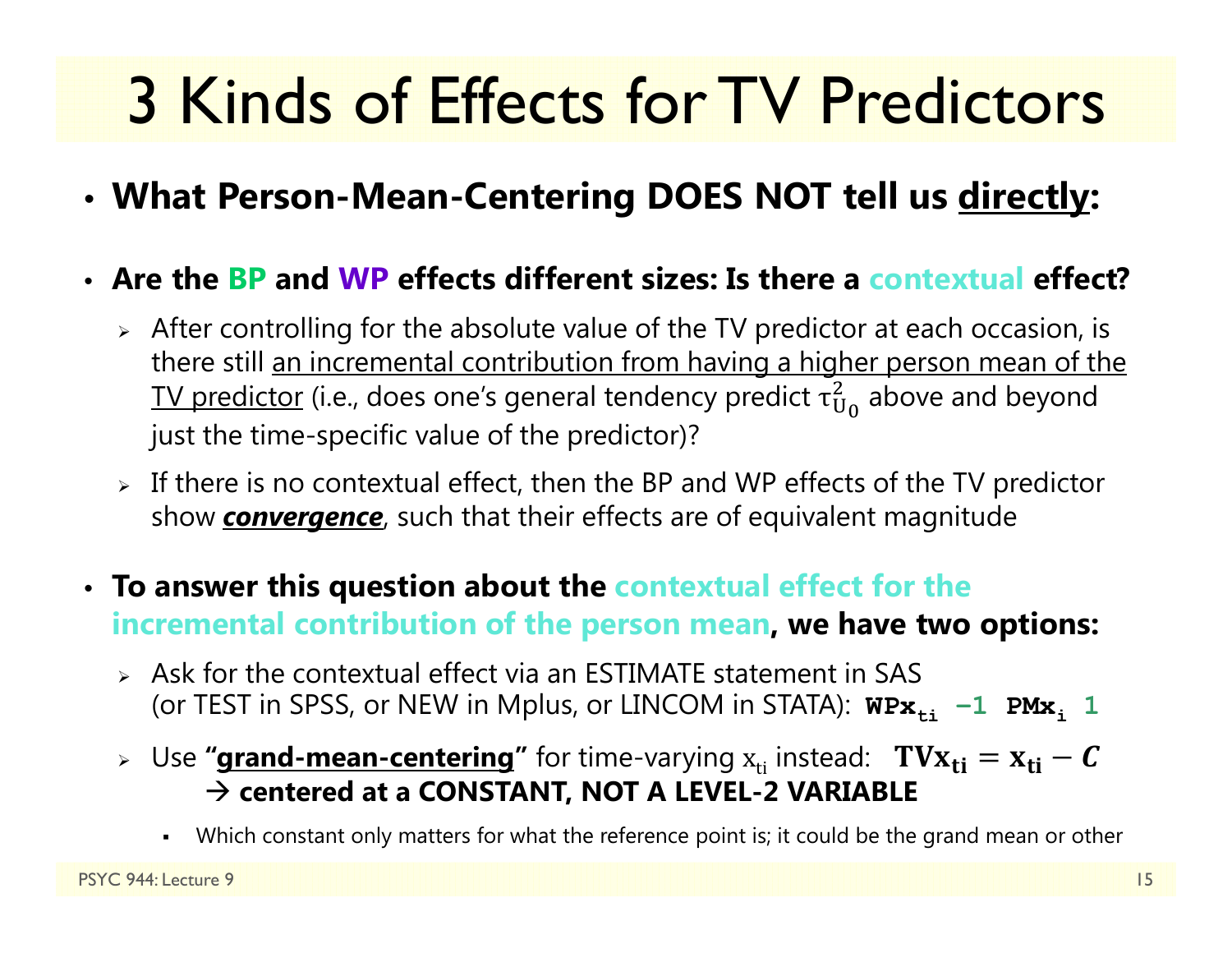## Remember Regular Old Regression?

- •• In this model:  $Y_i = \beta_0 + \beta_1(X_{1i}) + \beta_2(X_{2i}) + e_i$ 
	- If  $X_{1i}$  and  $X_{2i}$  **ARE NOT** correlated:
		- $\beta_1$  is **ALL the relationship** between  $X_{1i}$  and  $Y_i$
		- $\ { \beta}_2$  is <code>ALL</code> the relationship <code>between</code>  $X_{2i}$  and  $Y_i$
	- If  $X_{1i}$  and  $X_{2i}$  **ARE** correlated:
		- $\ \beta_{1}$  is **different than** the full relationship between  $X_{1i}$  and  $Y_{i}$ 
			- "Unique" effect of  $X_{1i}$  *controlling for*  $X_{2i}$  *or holding*  $X_{2i}$  *constant*
		- $\, \beta_{\,2} \,$  is  $\,$  different than the full relationship between  $\rm X_{2i}$  and  $\rm Y_{i}$ 
			- "Unique" effect of ܺ2݅ *controlling for X1*<sup>i</sup> or *holding X1*<sup>i</sup> *constant*
	- Hang onto that idea…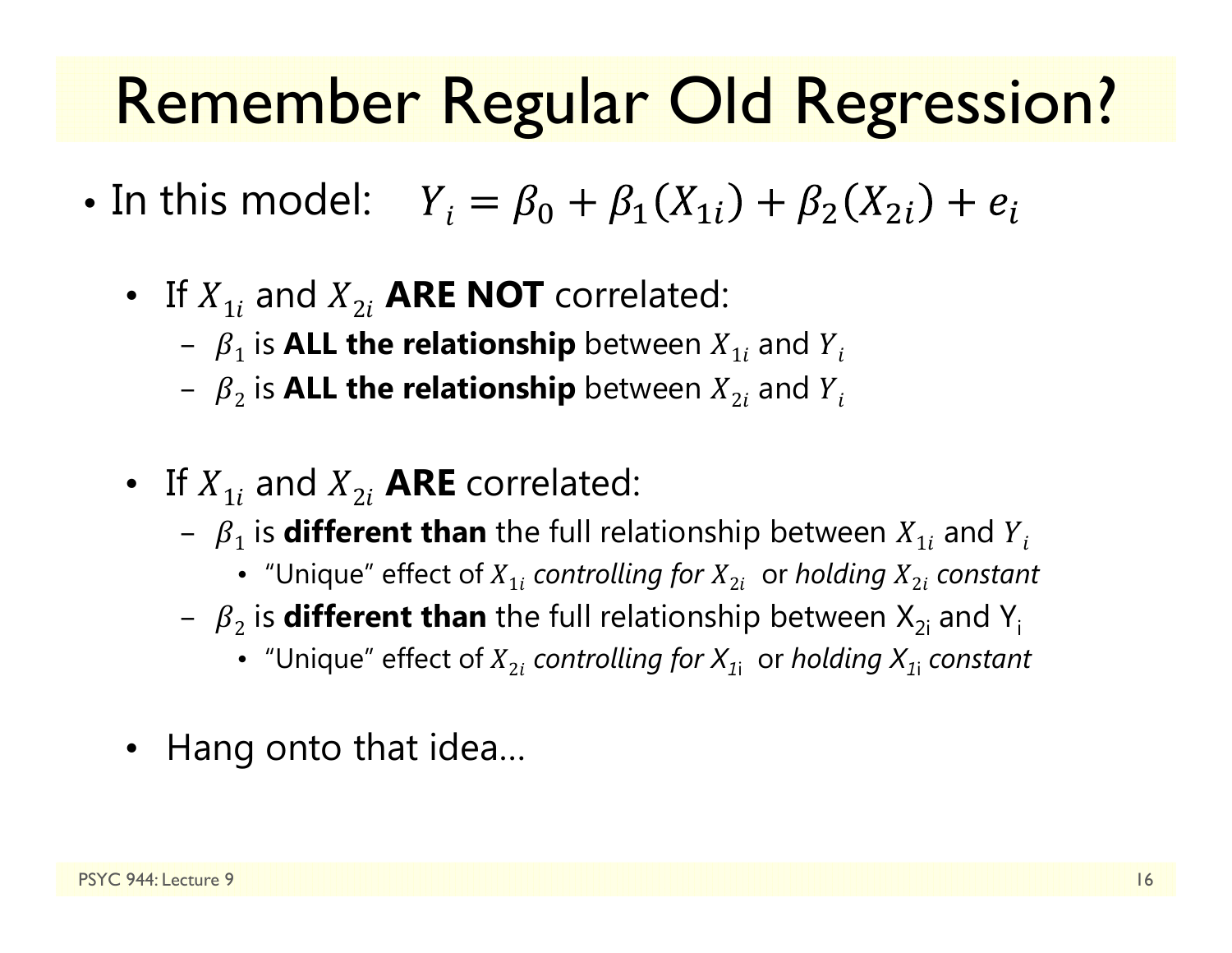## Person-MC vs. Grand-MC for Time-Varying Predictors

| <b>Level 2</b>                                                                                        |                              | <b>Original</b> | <b>Person-MC Level 1</b>                                                                               | <b>Grand-MC Level 1</b>                                                                                                  |
|-------------------------------------------------------------------------------------------------------|------------------------------|-----------------|--------------------------------------------------------------------------------------------------------|--------------------------------------------------------------------------------------------------------------------------|
| $\overline{\mathbf{X}}_i$                                                                             | $PMx_i = \overline{X}_i - 5$ | xti             | $WPX_{ti} = X_{ti} - X_i$                                                                              | $T V_{\rm X_{ti}} = X_{\rm ti} - 5$                                                                                      |
| $\overline{\mathbf{3}}$                                                                               | $-2$                         | 2 <sup>1</sup>  | $-1$                                                                                                   | $-3$                                                                                                                     |
| $\overline{\mathbf{3}}$                                                                               | $-2$                         | 4               |                                                                                                        | $-1$                                                                                                                     |
| $\overline{\mathbf{7}}$                                                                               | 2                            | 6               | $-1$                                                                                                   |                                                                                                                          |
|                                                                                                       |                              | 8               |                                                                                                        |                                                                                                                          |
| Same $PMx_i$ goes into<br>the model using either<br>way of centering the<br>level-1 variable $x_{ti}$ |                              |                 | Using Person-MC,<br>$WPx_{ti}$ has NO level-2<br>BP variation, so it is not<br>correlated with $PMx_i$ | Using <b>Grand-MC</b> , $T V x_{ti}$<br>STILL has level-2 BP<br>variation, so it is STILL<br><b>CORRELATED with PMx,</b> |

So the effects of PMx<sub>i</sub> and TVx<sub>ti</sub> when included together under Grand-MC **will be different than their effects would be if they were by themselves…**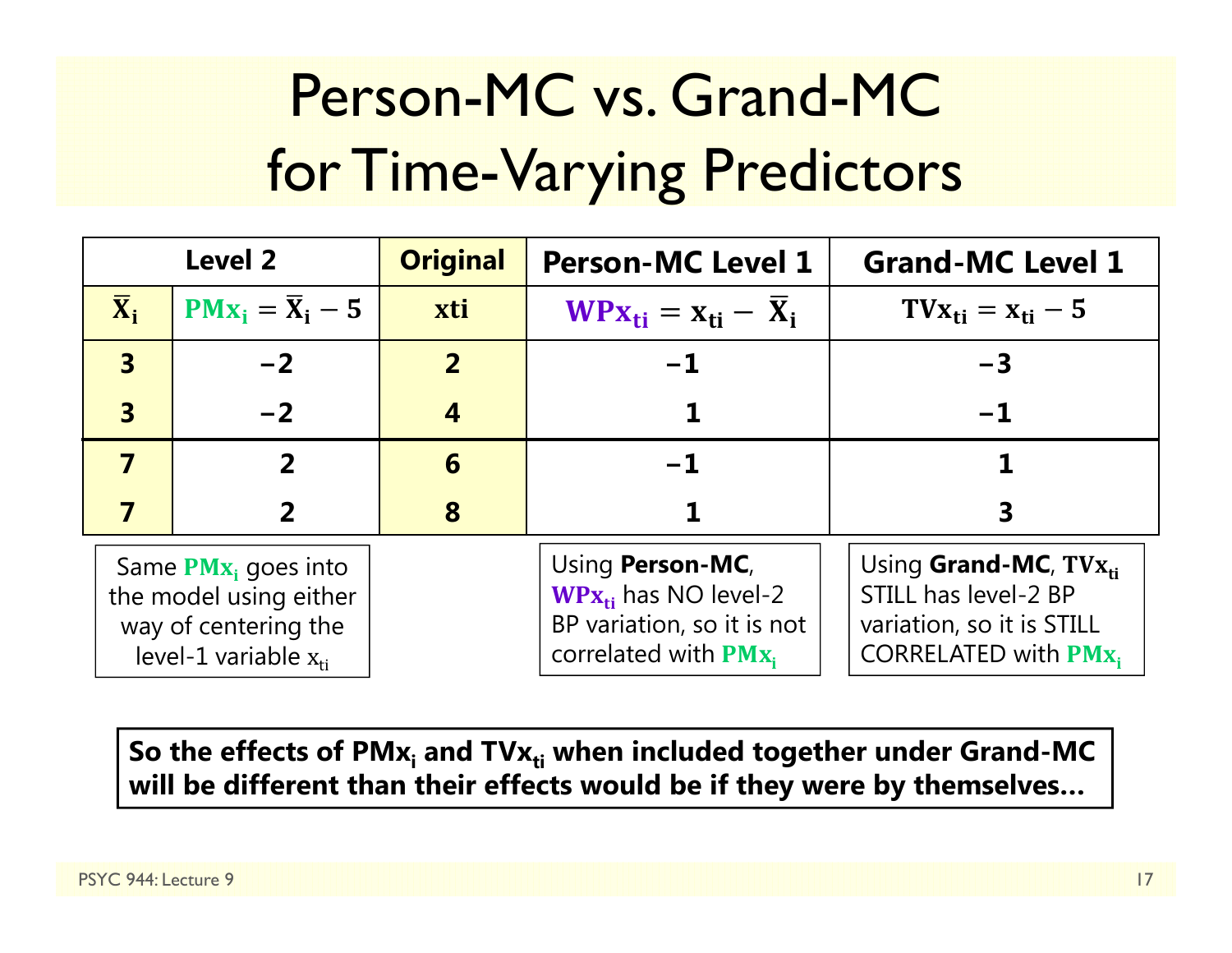## Within-Person Fluctuation Model withܜܑ **represented at Level 1 Only:** WP and BP Effects are **Smushed Together**

 $\mathbf{x_{ti}}$  is grand-mean-centered into  $\mathbf{T}\mathbf{V}\mathbf{x_{ti}}$ ,  $\mathbf{W}\mathbf{I}\mathbf{T}\mathbf{H}\mathbf{O}\mathbf{U}\mathbf{T}$   $\mathbf{P}\mathbf{M}\mathbf{x_i}$  at <code>L2:</code>

Level 1: 
$$
y_{ti} = \beta_{0i} + \beta_{1i}(\text{TVx}_{ti}) + e_{ti}
$$

Level 2: 
$$
\beta_{0i} = \gamma_{00} + U_{0i}
$$

\n $\beta_{1i} = \gamma_{10}$ 

\n $\gamma_{10} = \text{``smushed''}$ 

\nWP and BP effects

**A \*smushed\* effect is also referred to as the**  *convergence***,** *conflated***, or** *composite* **effect**

 $\text{TVx}_{\text{ti}} = \text{x}_{\text{ti}} - \textcal{C} \rightarrow \text{it still}$ **has both Level-2 BP and Level-1 WP variation** 

**Because TVx<sub>ti</sub> still contains**  $\blacksquare$ **its original 2 different kinds of variation (BP and WP), its 1 fixed effect has to do the work of 2 predictors!**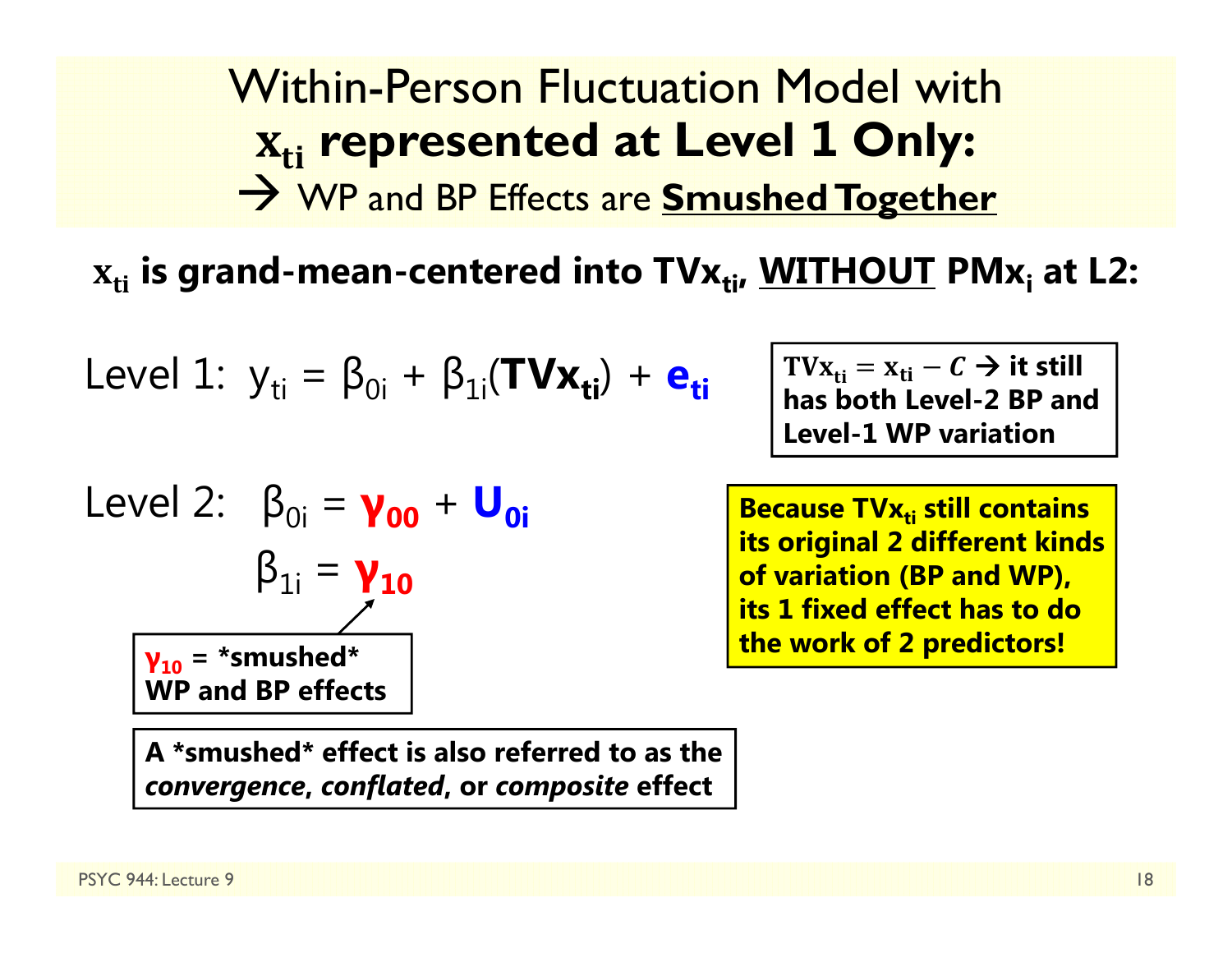Convergence (Smushed) Effect of a Time-Varying Predictor



- **The convergence effect will often be closer to the within-person effect** (due to larger level-1 sample size and thus smaller SE)
- **It is the rule, not the exception, that between and within effects differ** (Snijders & Bosker, 1999, p. 52-56, and personal experience!)
- However—when grand-mean-centering a time-varying predictor, **convergence is testable** by including a **contextual effect (carried by the person mean)** for how the **BP effect** differs from the **WP effect** …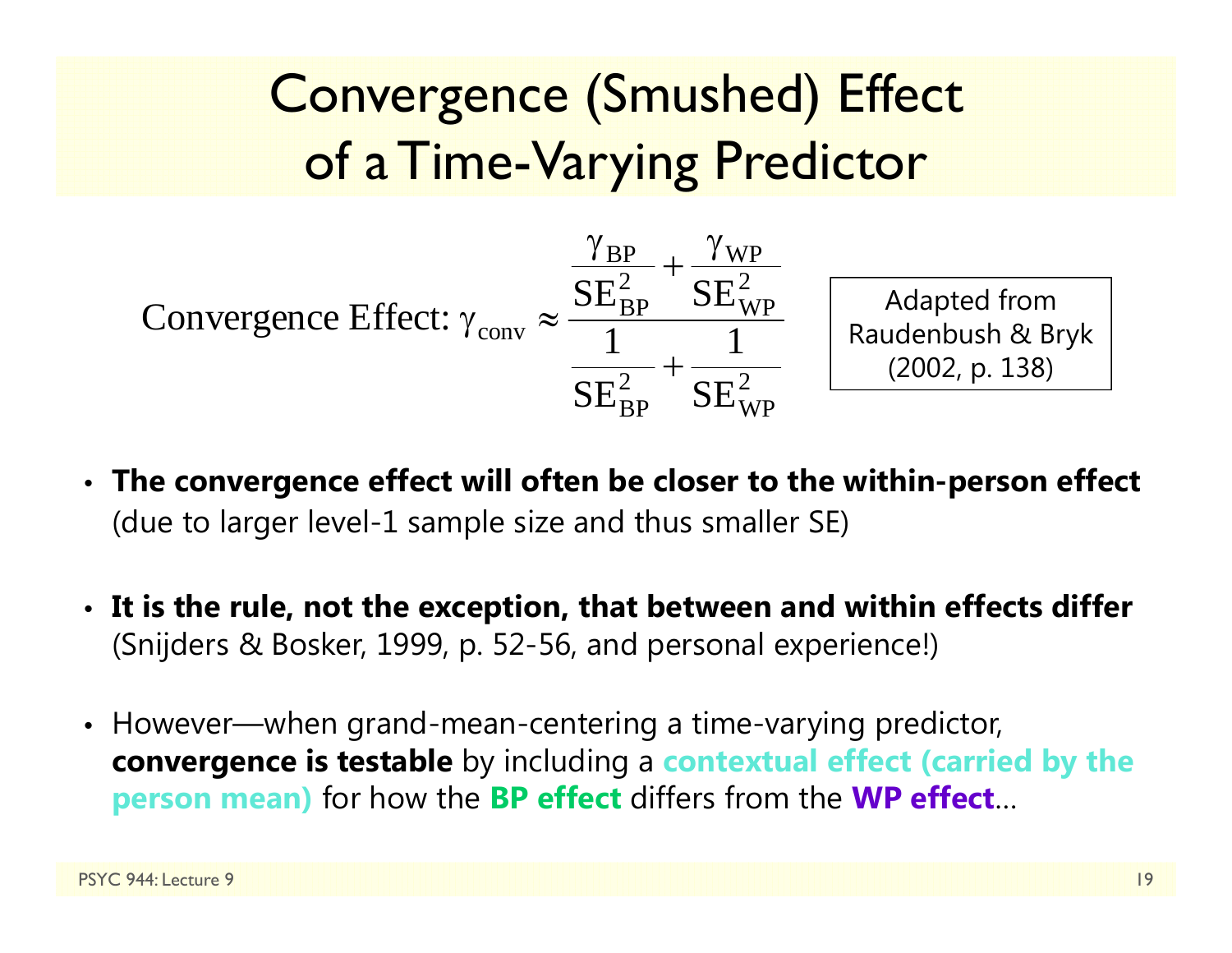#### Within-Person Fluctuation Model with**Grand-Mean-Centered Level-1≖ <u>Ati</u>**

 $\rightarrow$  Model tests difference of WP vs. BP effects (It's been fixed!)

 $\mathbf{x_{ti}}$  is grand-mean-centered into TV $\mathbf{x_{ti}}$ , <u>WITH</u> PM $\mathbf{x_i}$  at L2:

Level 1: 
$$
y_{ti} = \beta_{0i} + \beta_{1i}(\mathbf{TV} \mathbf{x}_{ti}) + \mathbf{e}_{ti}
$$

 $\text{TVx}_{\text{ti}} = \text{x}_{\text{ti}} - C \rightarrow \text{it still}$ **has both Level-2 BP and Level-1 WP variation** 

Level 2: 
$$
\beta_{0i} = \gamma_{00} + \gamma_{01}(PMx_i) + U_{0i}
$$

$$
\beta_{1i} = \gamma_{10}
$$

 $\overline{\text{PMx}}_i = \overline{\text{X}}_i - \textit{C} \rightarrow \text{it has}$ **only Level-2 BP variation**

**γ10 becomes the WP effect** *unique* **level-1 effect after controlling for PM**<sub>X<sub>i</sub></sub> **γ01** *becomes* **the contextual effect that indicates how the BP effect differs from the WP effect**  → *unique* level-2 effect after controlling for  $\text{TVx}_{\text{t}i}$ **does usual level matter beyond current level?**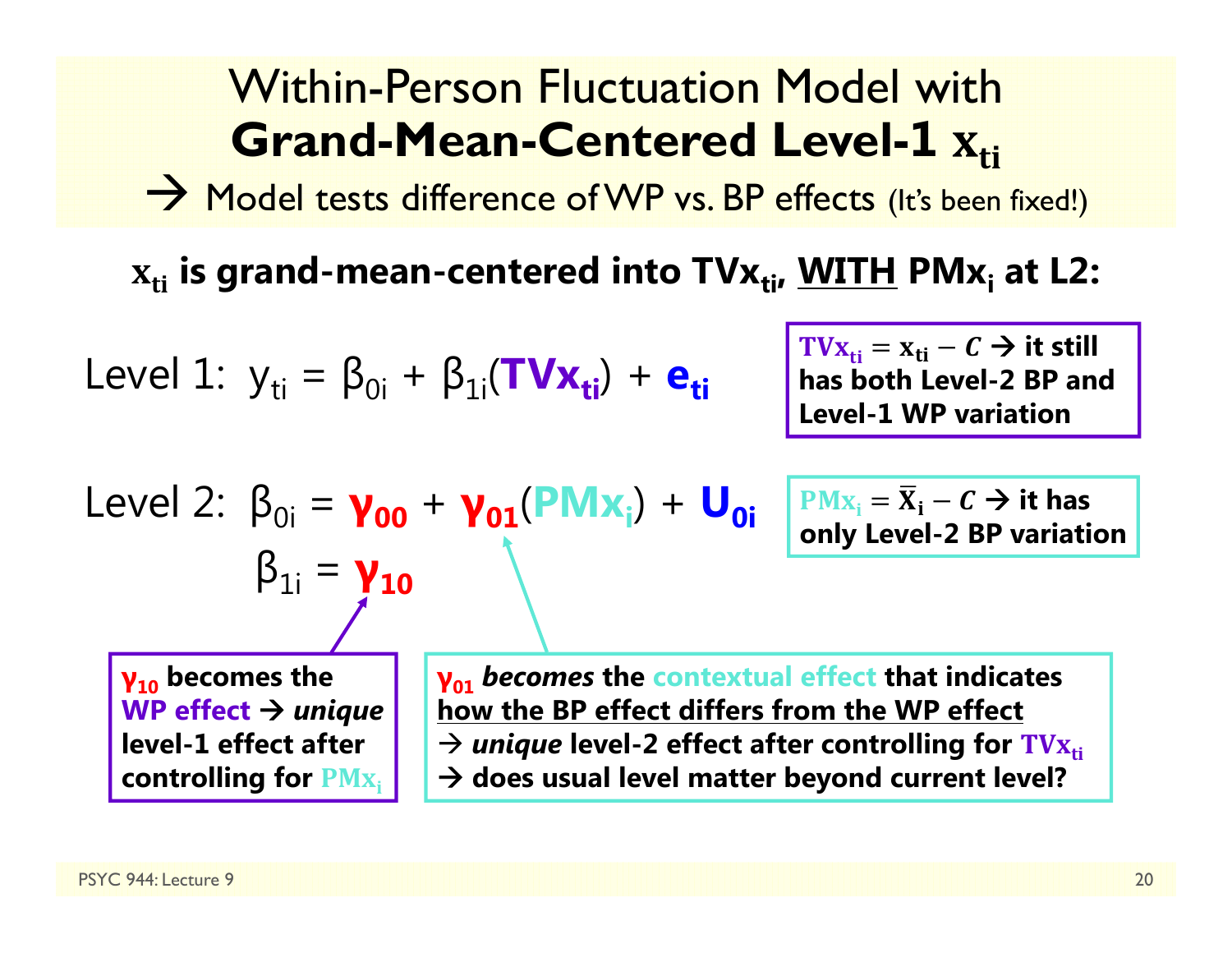## Person-MC and Grand-MC Models are Equivalent Given a Fixed Level-1 Main Effect Only

| <b>Person-MC:</b> $WPx_{ti} = x_{ti} - PMx_i$                                                                   |
|-----------------------------------------------------------------------------------------------------------------|
| Level-1: $y_{ti} = \beta_{0i} + \beta_{1i}(x_{ti} - PMx_i) + e_{ti}$                                            |
| Level-2: $\beta_{0i} = \gamma_{00} + \gamma_{01}(PMx_i) + \nu_{10}(x_{ti} - PMx_i) + U_{0i}$                    |
| $\rightarrow y_{ti} = \gamma_{00} + \gamma_{01}(PMx_i) + \gamma_{10}(x_{ti} - PMx_i) + U_{0i} + e_{ti}$         |
| $\rightarrow y_{ti} = \gamma_{00} + (\gamma_{01} - \gamma_{10})(PMx_i) + \gamma_{10}(x_{ti}) + U_{0i} + e_{ti}$ |
| <b>Grand-MC:</b> $TVx_{ti} = x_{ti}$                                                                            |
| <b>Grand-MC:</b> $TVx_{ti} = x_{ti}$                                                                            |
| Level-1: $y_{ti} = \beta_{0i} + \beta_{1i}(x_{ti}) + e_{ti}$                                                    |
| Level-2: $\beta_{0i} = \gamma_{00} + \gamma_{01}(PMx_i) + U_{0i}$                                               |
| $\beta_{1i} = \gamma_{10}$                                                                                      |

 $\rightarrow$  **y**<sub>ti</sub> =  $\gamma_{00}$  +  $\gamma_{01}$ (PM<sub>X<sub>i</sub>)</sub> +  $\gamma_{10}$ (<sub>X<sub>ti</sub>) + U<sub>0i</sub> + e<sub>ti</sub></sub>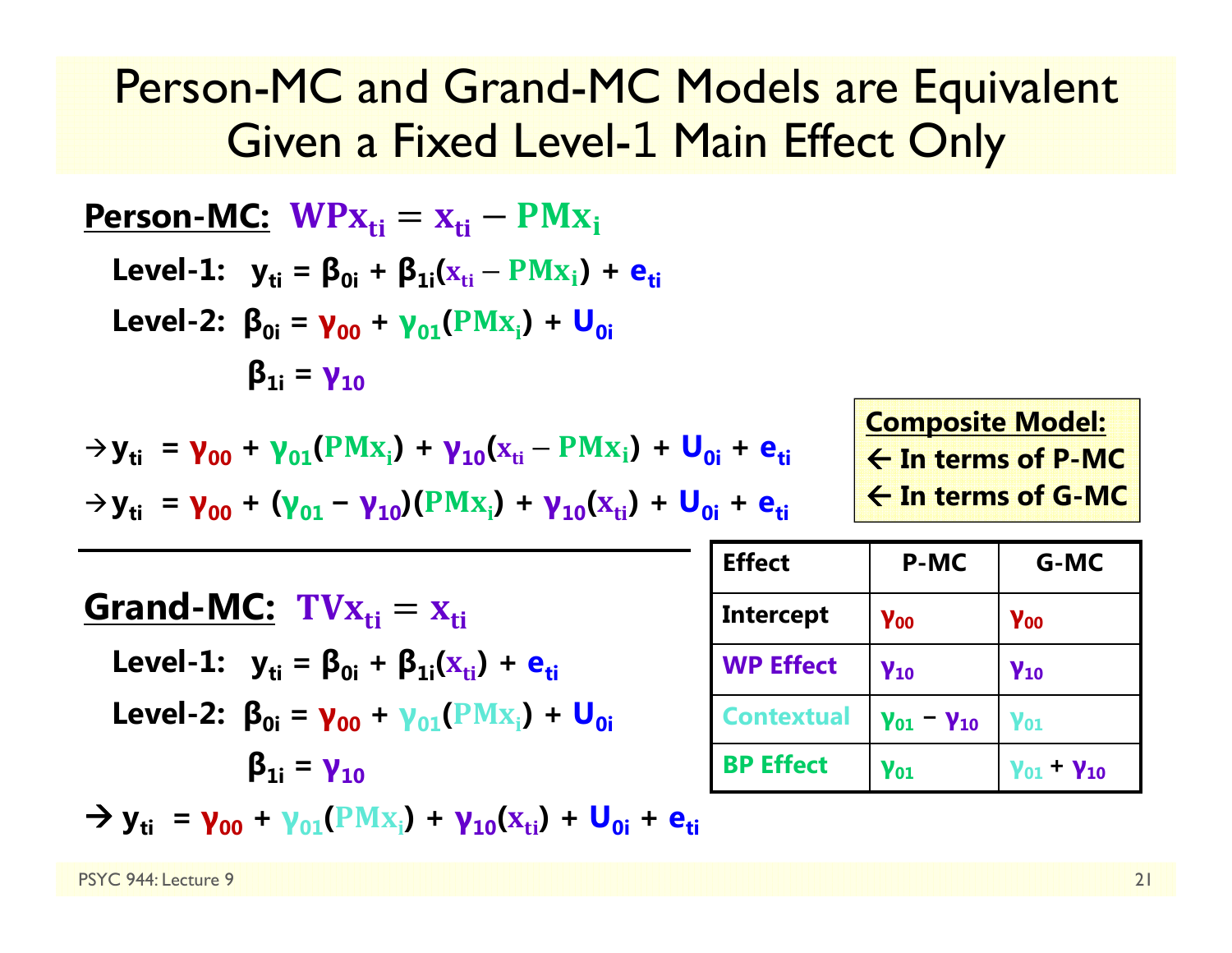## P-MC vs. G-MC: Interpretation Example

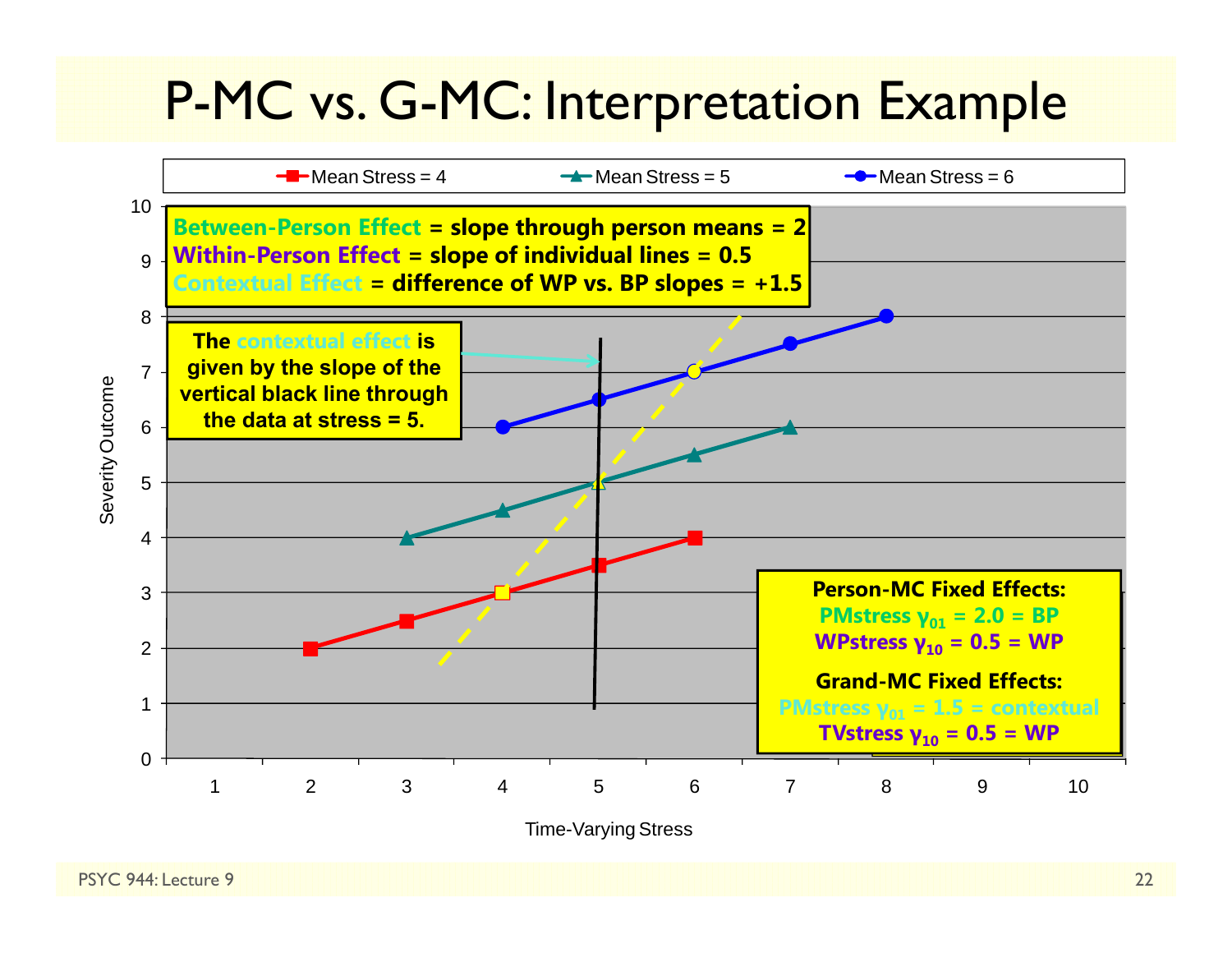# Summary: 3 Effects for TV Predictors

#### • **Is the Between-Person (BP) effect significant?**

- > Are people with higher predictor values than other people (on average over time) also higher on Y than other people (*on average over time*), such that the person mean of the TV predictor accounts for level-2 random intercept variance ( $\tau_{\mathrm{U}}^2$  $\binom{2}{10}$ ?
- $\triangleright$  Given directly by level-2 effect of PM $\rm{x_i}$ (or can be requested via ESTIMATE if using Grand-MC for the level-1 predictor)

#### • **Is the Within-Person (WP) effect significant?**

- > If you have higher predictor values than usual (at this occasion), do you also have higher outcomes values than usual *(at this occasion)*, such that the within-person  $\sigma_{\rm e}^2$ )?
- Given directly by the level-1 effect of WPx<sub>ti</sub> if using Person-MC —*OR* given directly by the level-1 effect of TVx<sub>ti</sub> if using Grand-MC and including PMx<sub>i</sub> at level 2 by the level-1 effect of TVx<sub>ti</sub> if using Grand-MC and including PMx<sub>i</sub> at level 2<br>(without PMx<sub>i</sub>, the level-1 effect of TVx<sub>ti</sub> if using Grand-MC is the smushed effect)

#### • **Are the BP and WP Effects different sizes: Is there a contextual effect?**

- $\triangleright$  After controlling for the absolute value of TV predictor value at each occasion, is there still an incremental contribution from having a higher person mean of the TV predictor (i.e., does one's general tendency predict  $\tau^2_{\mathrm{U}}$  $_{\rm U_0}^2$  above and beyond)?
- $\triangleright$  Given directly by level-2 effect of PM $\rm{x_i}$ (or can be requested via ESTIMATE if using Person-MC for the level-1 predictor)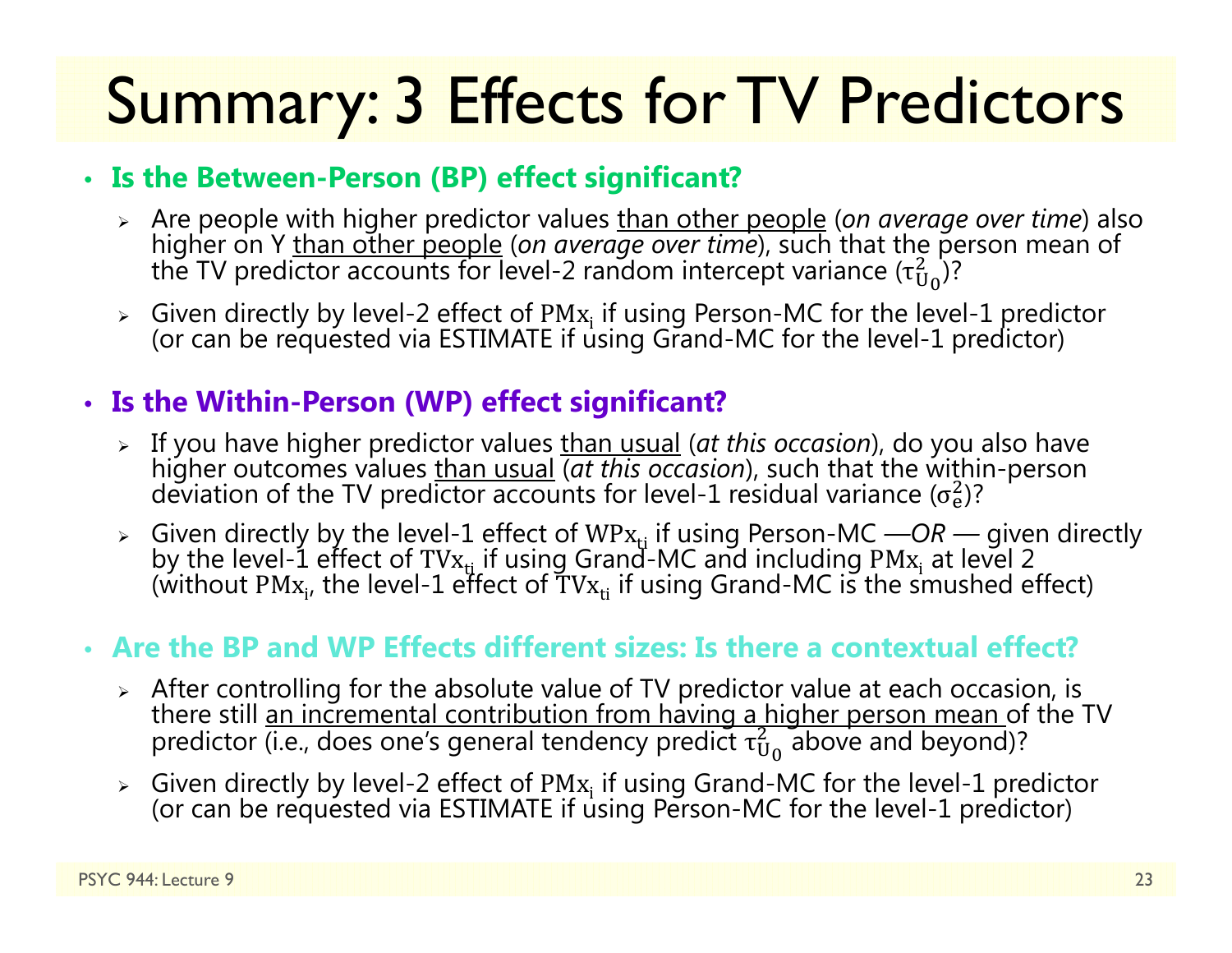## The Joy of Interactions Involving Time-Varying Predictors

- Must consider interactions with both its BP and WP parts:
- Example: Does time-varying stress  $(x_{ti})$  interact with sex  $(Sex_{i})$ ?
- • Person-Mean-Centering:
	- $\triangleright$  WPx<sub>ti</sub>  $*$  Sex<sub>i</sub>  $\rightarrow$  Does the WP stress effect differ between men and women?
	- $\triangleright$  PM<sub>X<sub>i</sub>  $\ast$  Sex<sub>i</sub> → Does the BP stress effect differ between men and women?</sub>
		- $\mathbf{r}$ Not controlling for current levels of stress
		- n If forgotten, then  $Sex_i$  moderates the stress effect only at level 1 (WP, not BP)
- Grand-Mean-Centering:
	- $\triangleright$   $\mathbf{TVx_{ti}} * \mathbf{Sex_i} \rightarrow$  Does the WP stress effect differ between men and women?
	- $\Diamond$  PM<sub>X<sub>i</sub> \* Sex<sub>i</sub> → Does the *contextual* stress effect differ b/t men and women?</sub>
		- Incremental BP stress effect *after controlling for current levels of stress*
		- n If forgotten, then although the level-1 main effect of stress has been un-smushed<br>via the main effect of PM<sub>X<sub>i</sub>, the interaction of TV<sub>X<sub>ti</sub> ∗ Sex<sub>i</sub> would still be smushed</sub></sub>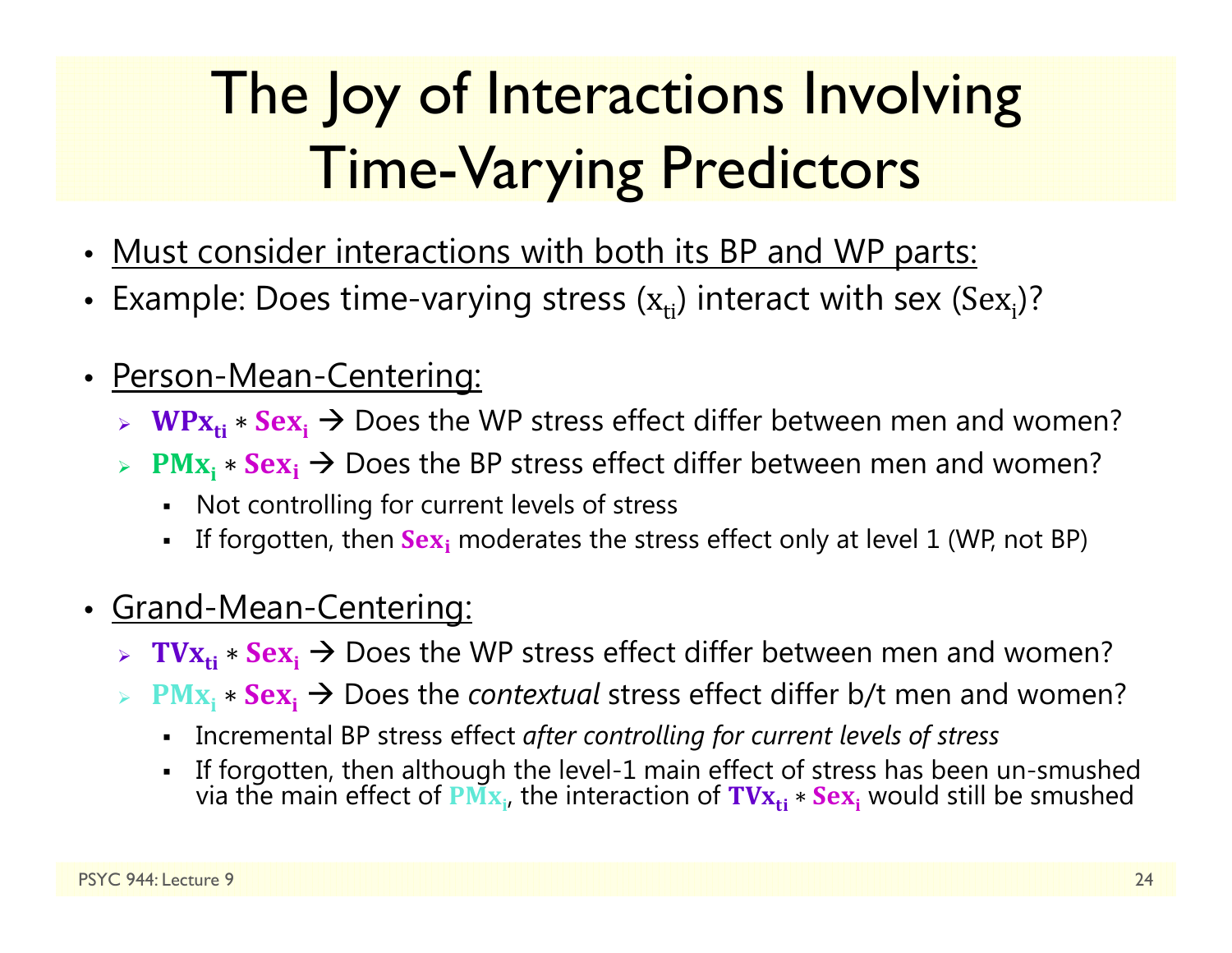## Interactions with Time-Varying Predictors: Example: $\mathsf{TV}$  Stress  $(\mathrm{x}_{\mathrm{ti}})$  by Gender  $(\mathrm{Sex}_\mathrm{i})$

| Person-MC: $WPx_{ti} = x_{ti} - PMx_i$                                                                             |
|--------------------------------------------------------------------------------------------------------------------|
| Level-1: $y_{ti} = \beta_{0i} + \beta_{1i}(x_{ti} - PMx_i) + e_{ti}$                                               |
| Level-2: $\beta_{0i} = \gamma_{00} + \gamma_{01}(PMx_i) + \gamma_{02}(Sex_i) + \gamma_{03}(Sex_i)(PMx_i) + U_{0i}$ |
| $\beta_{1i} = \gamma_{10} + \gamma_{11}(Sex_i)$                                                                    |

**Composite: y<sub>ti</sub> = γ<sub>00</sub> + γ<sub>01</sub>(PMx<sub>i</sub>) + γ<sub>10</sub>(x<sub>ti</sub> – PMx<sub>i</sub>) + U<sub>0i</sub> + e<sub>ti</sub> + γ**<sub>02</sub>(Sex<sub>i</sub>) + **γ**<sub>03</sub>(Sex<sub>i</sub>)(PMx<sub>i</sub>) + **γ**<sub>11</sub>(Sex<sub>i</sub>)(x<sub>ti</sub> – PMx<sub>i</sub>)

### **Grand-MC:** ܜܠ܄܂ܑൌ ܑܜܠ

Level-1: 
$$
y_{ti} = \beta_{0i} + \beta_{1i}(x_{ti}) + e_{ti}
$$

\nLevel-2: 
$$
\beta_{0i} = \gamma_{00} + \gamma_{01}(PMx_i) + \gamma_{02}(Sex_i) + \gamma_{03}(Sex_i)(PMx_i) + U_{0i}
$$

\n
$$
\beta_{1i} = \gamma_{10} + \gamma_{11}( Sex_i)
$$

 ${\bf Composite:}$   ${\bf y_{ti}}$  =  ${\bf \gamma_{00}}$  +  ${\bf \gamma_{01}}({\rm PMx_{i}})$  +  ${\bf \gamma_{10}}({\rm x_{ti}})$  +  ${\bf \sf U_{0i}}$  +  ${\bf e_{ti}}$ **+ γ**<sub>02</sub>(Sex<sub>i</sub>) + γ<sub>03</sub>(Sex<sub>i</sub>)(PMx<sub>i</sub>) + γ<sub>11</sub>(Sex<sub>i</sub>)(x<sub>ti</sub>)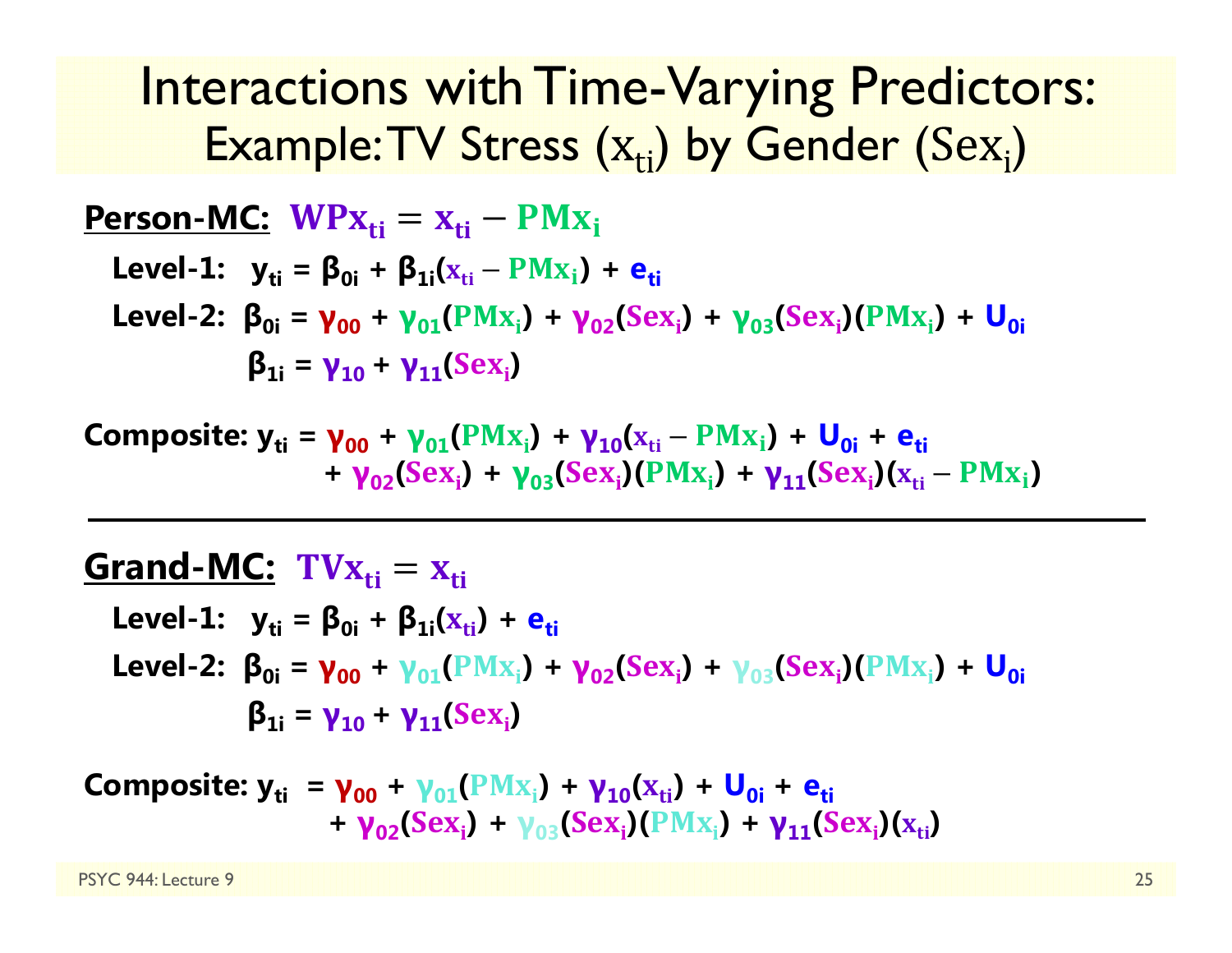## Interactions Involving Time-Varying Predictors Belong at Both Levels of the Model

### <u> On the left below → Person-MC: WPx<sub>ti</sub> = x<sub>ti</sub> – PMx<sub>i</sub></u>

| $y_{ti} = \gamma_{00} + \gamma_{01}(PMx_i) + \gamma_{10}(x_{ti} - PMx_i) + U_{0i} + e_{ti}$    | $\leftarrow$ |
|------------------------------------------------------------------------------------------------|--------------|
| + $\gamma_{02}(Sex_i)$ + $\gamma_{03}(Sex_i)(PMx_i)$ + $\gamma_{11}(Sex_i)(x_{ti} - PMx_i)$ wr |              |

**y**<sub>ti</sub> = **γ**<sub>00</sub> + (**γ**<sub>01</sub> − **γ**<sub>10</sub>)(PMx<sub>i</sub>) + **γ**<sub>10</sub>(x<sub>ti</sub>) + U<sub>0i</sub> + e<sub>ti</sub>  $+ \gamma_{02}(Sex_i) + (\gamma_{03} - \gamma_{11})(Sex_i)(PMx_i) + \gamma_{11}(Sex_i)(x_{ti})$   **Composite model written as Person-MC** 

 **Composite model written as Grand-MC**

### <u> On the right below → Grand-MC: TV $\boldsymbol{\mathrm{x}}_{\text{ti}} = \boldsymbol{\mathrm{x}}_{\text{ti}}$ </u>

 ${\bf y_{ti}}$  =  ${\bf y_{00}}$  +  ${\bf y_{01}}$ ( ${\bf PMx_i}$ ) +  ${\bf y_{10}}$ ( ${\bf x_{ti}}$ ) +  ${\bf U_{0i}}$  +  ${\bf e_{ti}}$ **+ γ**<sub>02</sub>(Sex<sub>i</sub>) + γ<sub>03</sub>(Sex<sub>i</sub>)(PMx<sub>i</sub>) + γ<sub>11</sub>(Sex<sub>i</sub>)(x<sub>ti</sub>)

After adding an interaction for  ${\bf Sex}_{\bf i}$  with stress at both levels, then the Person-MC and Grand-MC models are equivalent

**Intercept: γ00 <sup>=</sup> γ00 BP Effect: γ01= γ01+ γ10Contextual: γ**<sub>01</sub> = **γ**<sub>01</sub> − **γ**<sub>10</sub> **WP Effect: γ10 = γ10 BP\*Sex Effect: γ03 <sup>=</sup> γ03 + γ11 Contextual\*Sex: γ03 = γ03** − **γ11 Sex Effect: γ20 = γ20BP\*WP or Contextual\*WP is the same: γ11 <sup>=</sup> γ11**

PSYC 944: Lecture 9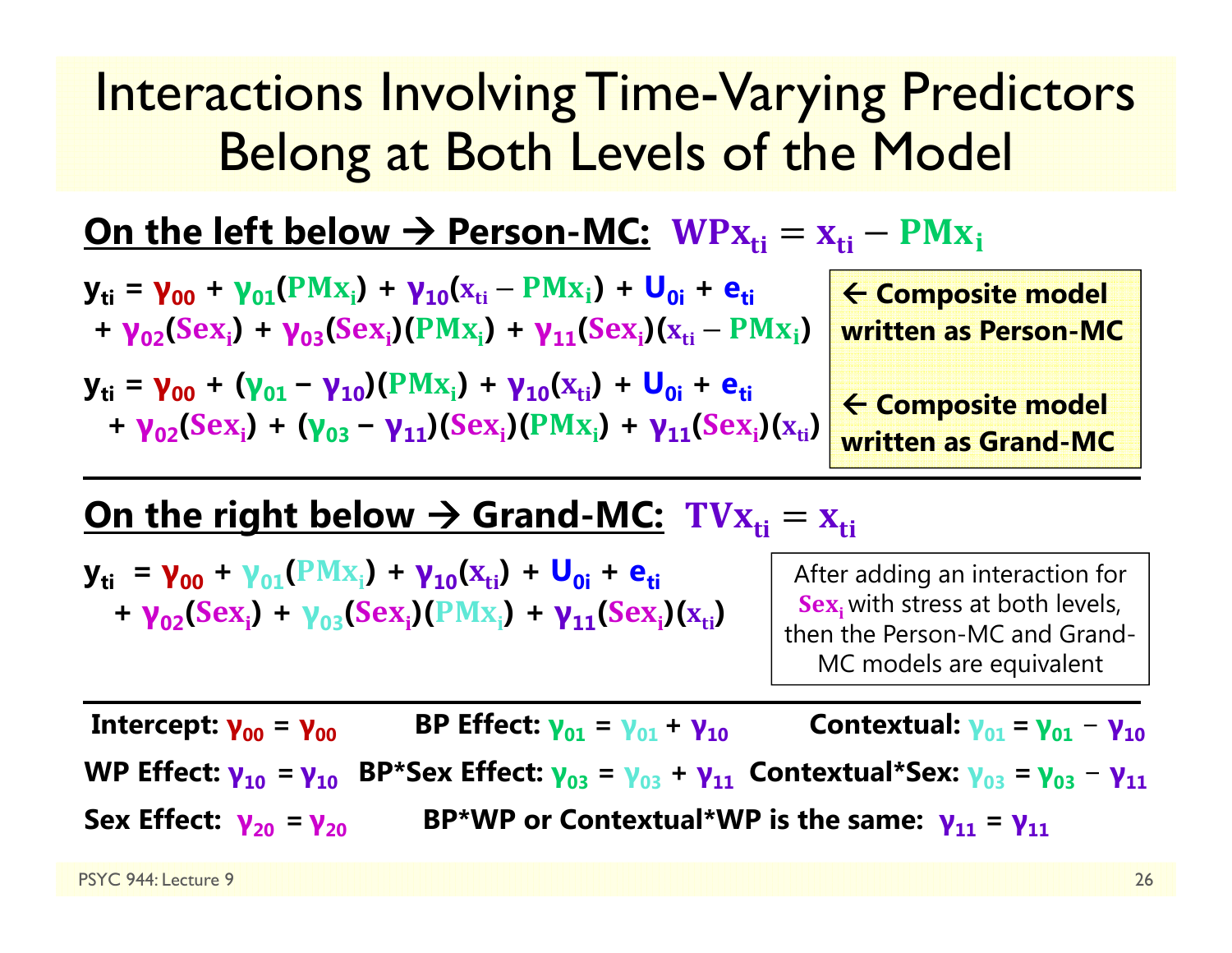## Intra-variable Interactions

- Still must consider interactions with both its BP and WP parts!
- Example: Interaction of TV stress ( $\mathbf{x_{ti}}$ ) with person mean stress (PM $\mathbf{x_i}$ )
- $\bullet$  Person-Mean-Centering:
	- $\triangleright$  WPx<sub>ti</sub>  $\ast$  PMx<sub>i</sub> → Does the WP stress effect differ by overall stress level?
	- $\triangleright$  PM<sub>X<sub>i</sub>  $\ast$  PM<sub>X<sub>i</sub></sub> → Does the BP stress effect differ by overall stress level?</sub>
		- Not controlling for current levels of stress
		- n **-** If forgotten, then  $\overline{PMx_i}$  moderates the stress effect only at level 1 (WP, not BP)
- Grand-Mean-Centering:
	- $▶$  TV $\mathbf{x_{ti}} * \mathbf{P} \mathbf{M} \mathbf{x_i} \rightarrow \mathbf{D}$ oes the WP stress effect differ by overall stress level?
	- **► PM<sub>X<sub>i</sub> \* PM<sub>X<sub>i</sub> → Does the** *contextual* **stress effect differ by overall stress?**</sub></sub>
		- Incremental BP stress effect *after controlling for current levels of stress*
		- n If forgotten, then although the level-1 main effect of stress has been un-smushed<br>via the main effect of PM<sub>X<sub>i</sub>, the interaction of TV<sub>X<sub>ti</sub> ∗ PM<sub>X<sub>i</sub></sub> would still be smushed</sub></sub>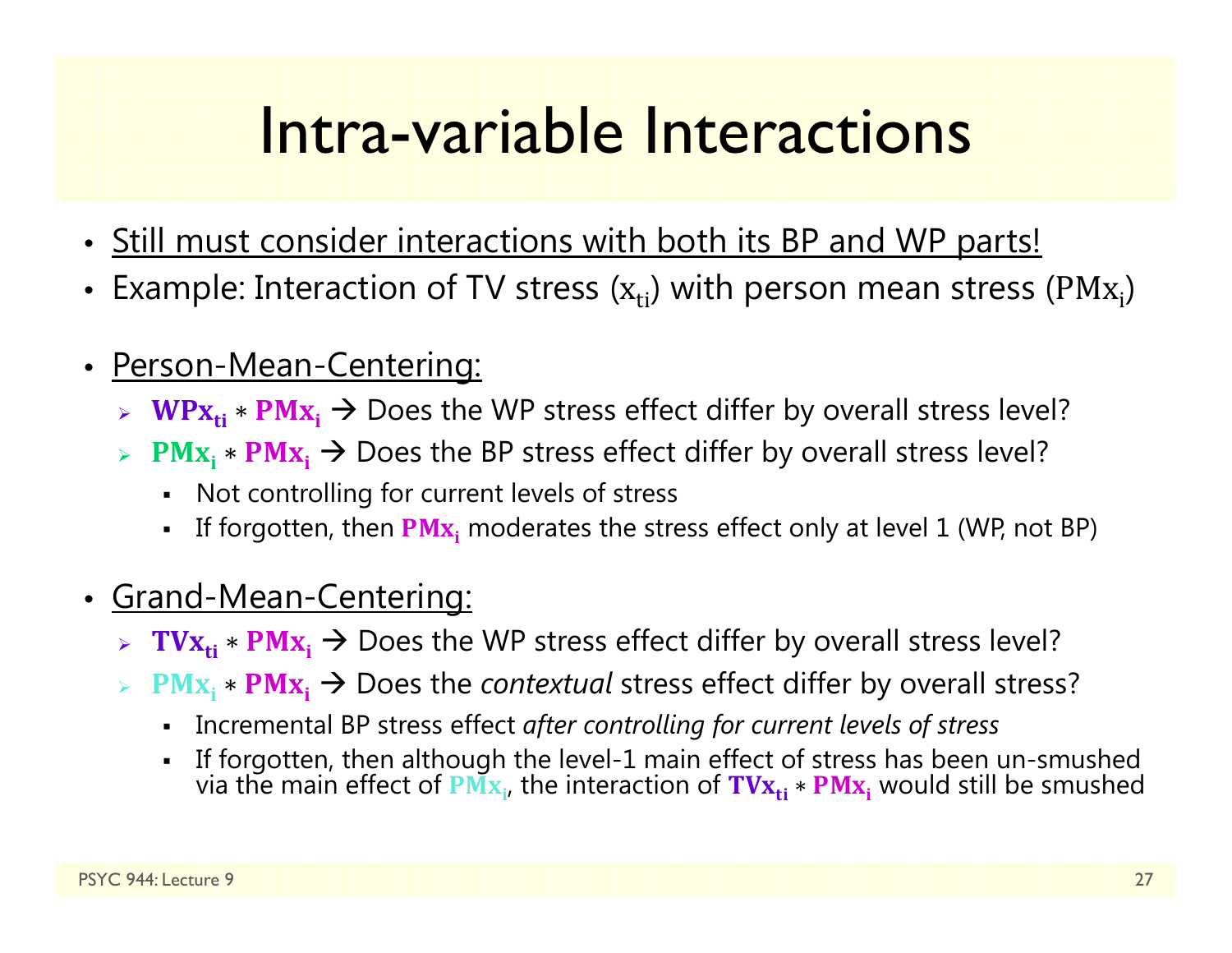## Intra-variable Interactions: Example:TV Stress  $\rm\left(x_{ti}\right)$  by Person Mean Stress  $\rm\left(PMx_{i}\right)$

| Person-MC: $WPx_{ti} = x_{ti} - PMx_i$                                                        |
|-----------------------------------------------------------------------------------------------|
| Level-1: $y_{ti} = \beta_{0i} + \beta_{1i}(x_{ti} - PMx_i) + e_{ti}$                          |
| Level-2: $\beta_{0i} = \gamma_{00} + \gamma_{01}(PMx_i) + \gamma_{02}(PMx_i)(PMx_i) + U_{0i}$ |
| $\beta_{1i} = \gamma_{10} + \gamma_{11}(PMx_i)$                                               |

 ${\bf Composite:}$   ${\bf y_{ti}} = {\bf \gamma_{00}} + {\bf \gamma_{01}} ({\bf PMx_i}) + {\bf \gamma_{10}} ({\bf x_{ti}} - {\bf PMx_i}) + {\bf U_{0i}} + {\bf e_{ti}}$ **+ γ**<sub>02</sub>(PMx<sub>i</sub>)(PMx<sub>i</sub>) + **γ**<sub>11</sub>(PMx<sub>i</sub>)(x<sub>ti</sub> – PMx<sub>i</sub>)

#### **Grand-MC:** ܜܠ܄܂ܑൌ ܑܜܠ

Level-1: 
$$
y_{ti} = \beta_{0i} + \beta_{1i}(x_{ti}) + e_{ti}
$$

\nLevel-2: 
$$
\beta_{0i} = \gamma_{00} + \gamma_{01}(PMx_i) + \gamma_{02}(PMx_i)(PMx_i) + U_{0i}
$$

\n
$$
\beta_{1i} = \gamma_{10} + \gamma_{11}(PMx_i)
$$

**Composite:** 
$$
y_{ti} = \gamma_{00} + \gamma_{01}(PMx_i) + \gamma_{10}(x_{ti}) + U_{0i} + e_{ti}
$$
  
+  $\gamma_{02}(PMx_i)(PMx_i) + \gamma_{11}(PMx_i)(x_{ti})$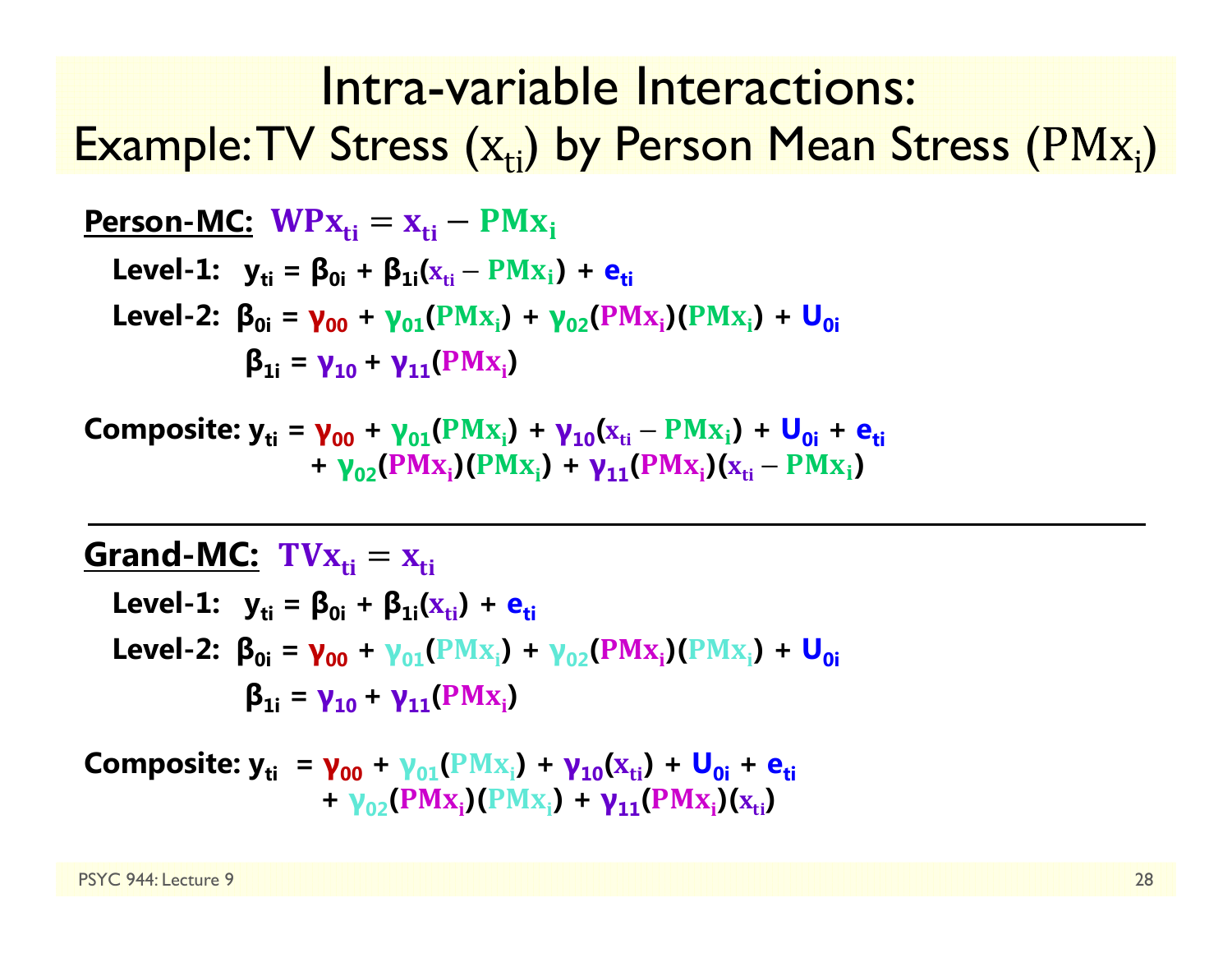## Intra-variable Interactions: Example: $\mathsf{TV}$  Stress  $\mathsf{(x_{ti})}$  by Person Mean Stress  $(\mathrm{PMx_{i}})$

### <u> On the left below → Person-MC: WPx<sub>ti</sub> = x<sub>ti</sub> – PMx<sub>i</sub></u>

$$
y_{ti} = \gamma_{00} + \gamma_{01}(PMx_i) + \gamma_{10}(x_{ti} - PMx_i) + U_{0i} + e_{ti} + \gamma_{02}(PMx_i)(PMx_i) + \gamma_{11}(PMx_i)(x_{ti} - PMx_i)
$$

**y**<sub>ti</sub> = **γ**<sub>00</sub> + (**γ**<sub>01</sub> − **γ**<sub>10</sub>)(PMx<sub>i</sub>) + **γ**<sub>10</sub>(x<sub>ti</sub>) + U<sub>0i</sub> + e<sub>ti</sub> **+** (**γ**<sub>02</sub> – **γ**<sub>11</sub>)(PMx<sub>i</sub>)(PMx<sub>i</sub>) + **γ**<sub>11</sub>(PMx<sub>i</sub>)(x<sub>ti</sub>)



### <u> On the right below → Grand-MC: TV $\boldsymbol{\mathrm{x}}_{\text{ti}} = \boldsymbol{\mathrm{x}}_{\text{ti}}$ </u>

 ${\bf y_{ti}}$  =  ${\bf y_{00}}$  +  ${\bf y_{01}}$ ( ${\bf PMx_i}$ ) +  ${\bf y_{10}}$ ( ${\bf x_{ti}}$ ) +  ${\bf U_{0i}}$  +  ${\bf e_{ti}}$ **+ γ**<sub>02</sub>(PMx<sub>i</sub>)(PMx<sub>i</sub>) + **γ**<sub>11</sub>(PMx<sub>i</sub>)(x<sub>ti</sub>)

After adding an interaction for  $\textbf{PMx}_{i}$  with stress at both levels, then the Person-MC and Grand-MC models are equivalent

**Intercept: γ00 <sup>=</sup> γ BP Effect: γ01= γ01+ γ Contextual: γ01= γ01**− **γWP Effect: γ10 = γ BP 2 Effect: γ02 <sup>=</sup> γ02 + γ**<sub>11</sub> **Contextual<sup>2</sup>:**  $\gamma_{02} = \gamma_{02} - \gamma_{11}$ **BP\*WP or Contextual\*WP is the same: γ11 <sup>=</sup> γ**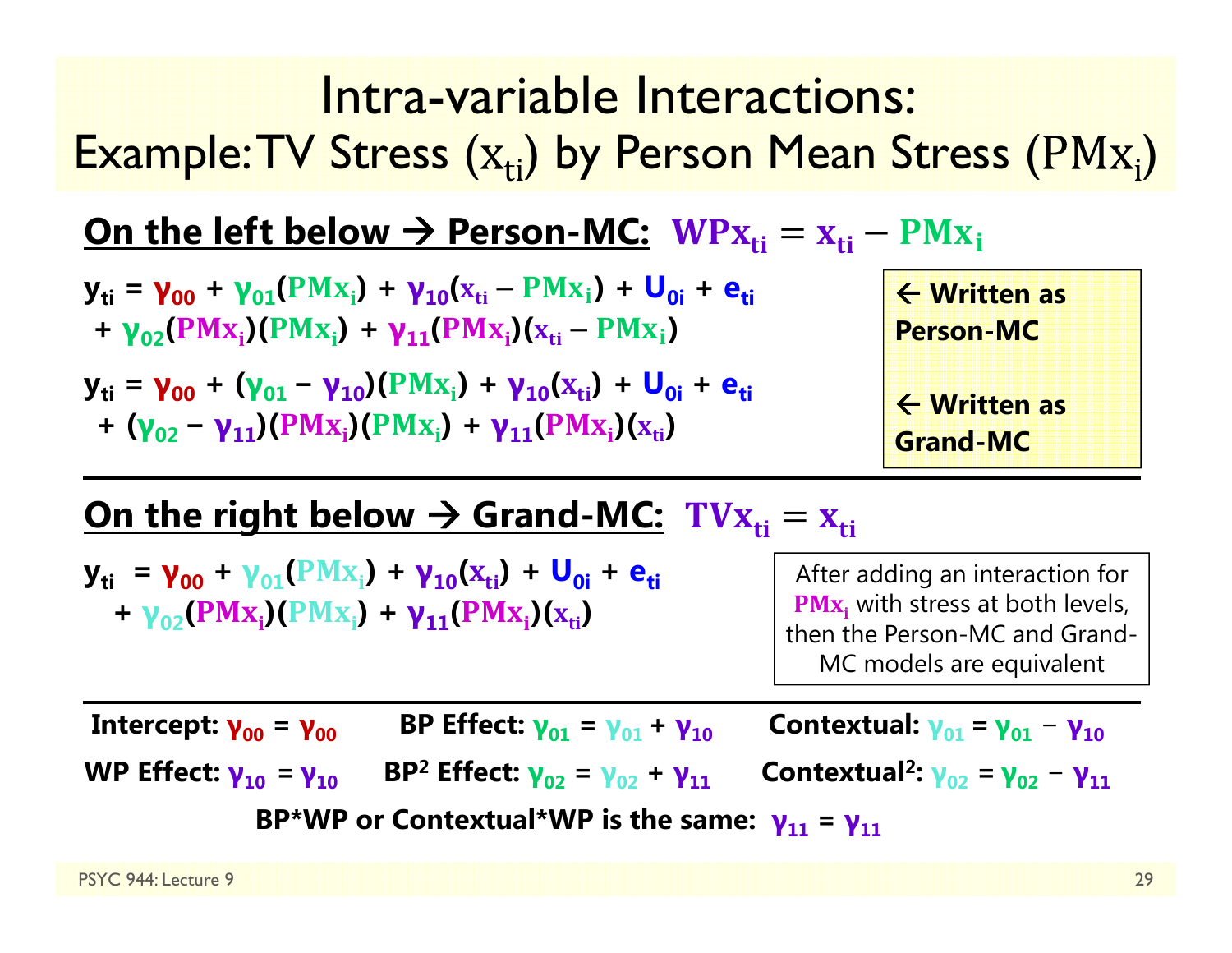When Person-MC ≠ Grand-MC: Random Effects of TV Predictors

ܑܜ ܑܜ **:MC-Person** ܑ ${\bf L}$ evel-1:  ${\bf y}_{{\bf ti}} = {\bf \beta}_{{\bf 0}{\bf i}} + {\bf \beta}_{{\bf 1}{\bf i}}({\bf x}_{{\bf ti}} - {\bf PMx}_{\bf i}) + {\bf e}_{{\bf ti}}$ **Level-2:**  $\beta_{0i} = \gamma_{00} + \gamma_{01} (PMx_{i}) + U_{0i}$ **β1i <sup>=</sup> γ10 <sup>+</sup> U1i**

**Variance due to PM<sub>X<sub>i</sub></sub> is removed from the random slope in Person-MC.** 

 $\rightarrow$ **y**<sub>ti</sub> = **γ**<sub>00</sub> + **γ**<sub>01</sub>(PMx<sub>i</sub>) + **γ**<sub>10</sub>(x<sub>ti</sub> – PMx<sub>i</sub>) + **U<sub>0i</sub>** + **U<sub>1i</sub>(x<sub>ti</sub> – PMx<sub>i</sub>) + e<sub>ti</sub>** 

<u>Grand-MC:</u> TV $\mathbf{x_{ti}} = \mathbf{x_{ti}}$  ${\sf Level\text{-}1:} \quad {\sf y}_{\sf ti} = {\sf \beta}_{0i} + {\sf \beta}_{1i}({\sf x}_{\sf ti}) + {\sf e}_{\sf ti}$ **Level-2: β0i <sup>=</sup> γ00 <sup>+</sup> γ01 + (**ܑܠۻ۾**) U0iβ1i <sup>=</sup> γ10 <sup>+</sup> U1i** $\rightarrow$  **y**<sub>ti</sub> =  $\gamma_{00}$  +  $\gamma_{01}$ (PMx<sub>i</sub>) +  $\gamma_{10}(x_{ti})$  +  $\mathbf{U}_{0i}$  +  $\mathbf{U}_{1i}(x_{ti})$  +  $\mathbf{e}_{ti}$ **Variance due to**  $\mathbf{PMx_i}$  **is still part of the random slope in Grand-MC. So these models cannot be made equivalent.**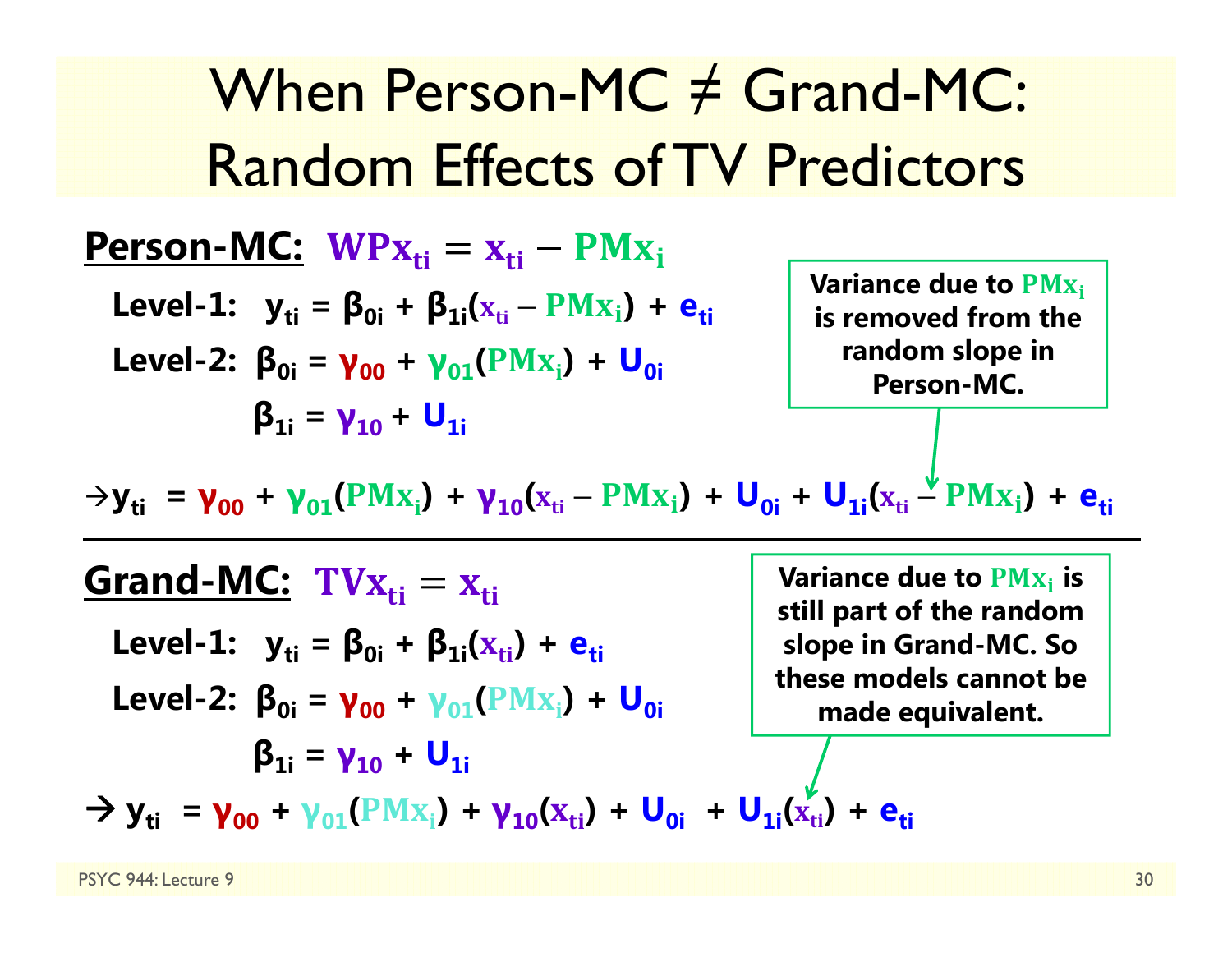## Random Effects of TV Predictors

- • **Random intercepts** mean different things under each model:
	- **► Person-MC →** Individual differences at WPx<sub>ti</sub> =0 (that everyone has)
	- > Grand-MC → Individual differences at TVx<sub>ti</sub>=0 (that not everyone has)
- • **Differential shrinkage of the random intercepts** results from differential reliability of the intercept data across models:
	- $\triangleright$  Person-MC  $\rightarrow$  Won't affect shrinkage of slopes unless highly correlated
	- $\triangleright$  Grand-MC  $\rightarrow$  Will affect shrinkage of slopes due to forced extrapolation
- As a result, the **random slope variance may be too small** when using Grand-MC rather than Person-MC
	- $\triangleright$  Problem worsens with greater ICC of TV Predictor (more extrapolation)
	- $\triangleright$  Anecdotal example using clustered data was presented in Raudenbush & Bryk (2002; chapter 6)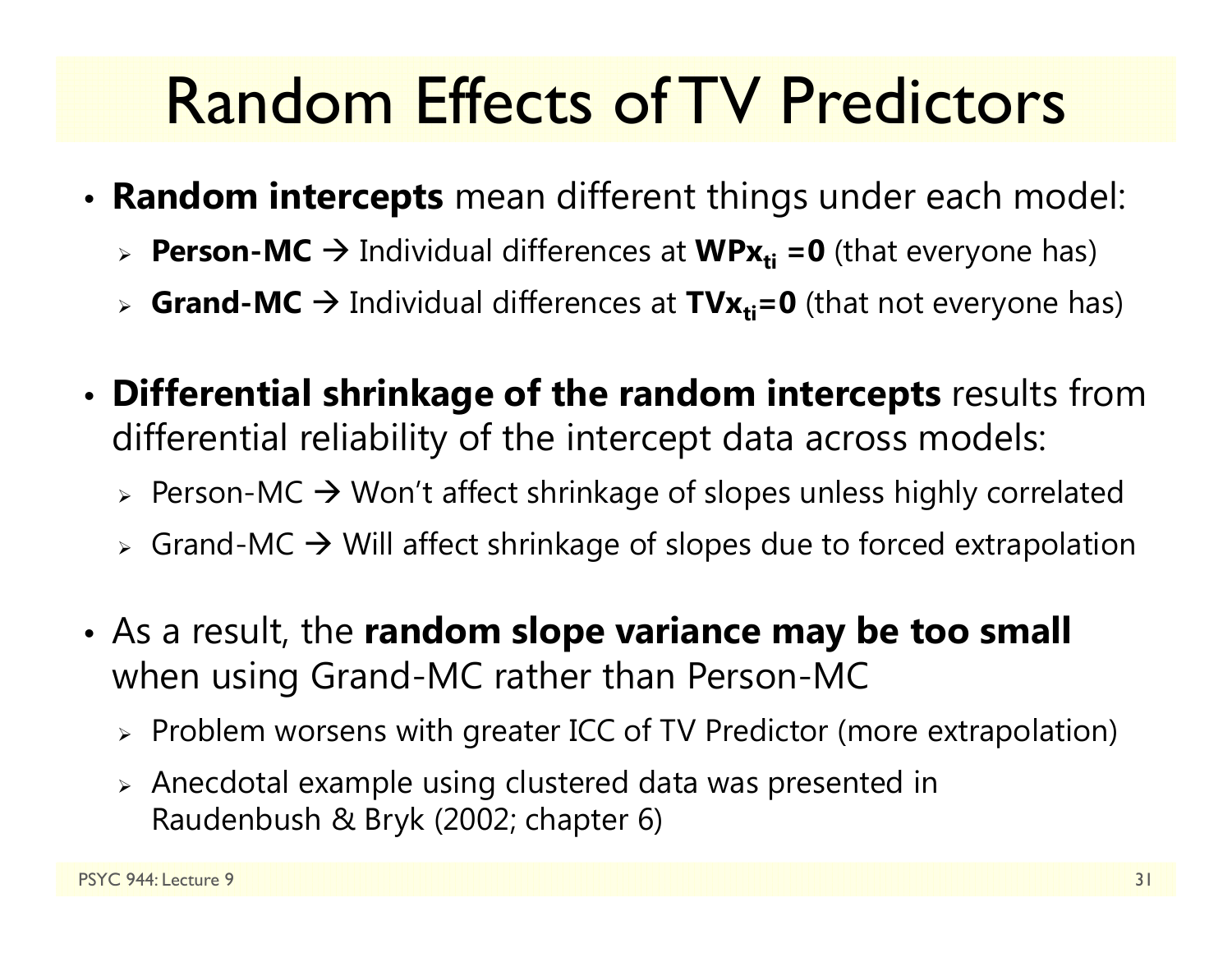## Bias in Random Slope Variance

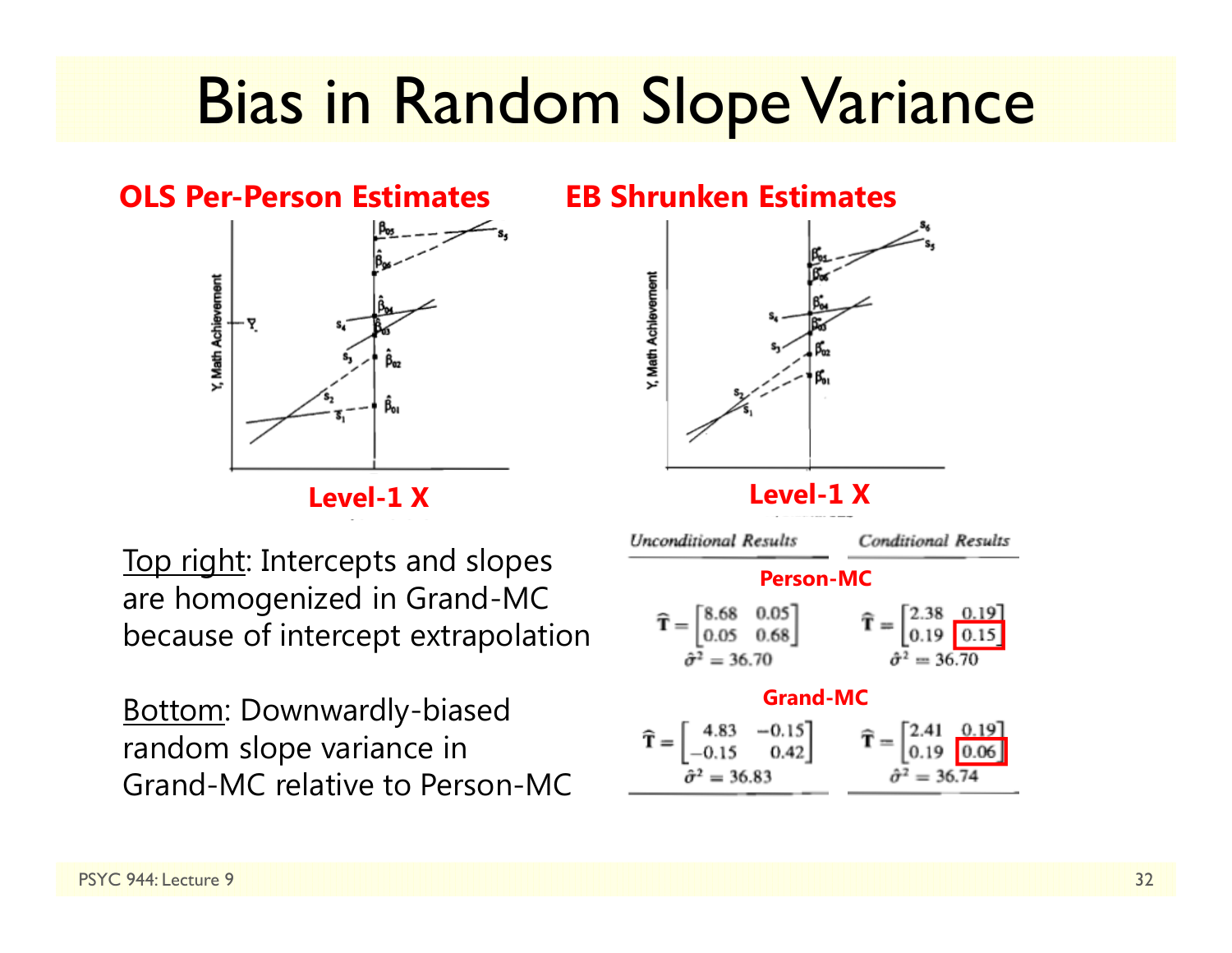## Modeling Time-Varying Categorical Predictors

- $\bullet$  Person-MC and Grand-MC really only apply to *continuous* TV predictors, but the need to consider BP and WP effects applies to *categorical* TV predictors too
- • Binary level-1 predictors do not lend themselves to Person-MC
	- $\triangleright$   $\,$  e.g.,  $\rm x_{ti}$  = 0 or 1 per occasion, person mean = .50 across occasions  $\boldsymbol{\rightarrow}$  impossible values
	- > If  $x_{ti}$  = 0, then WP $x_{ti}$  = 0 − .50 = − 0.50; If  $x_{ti}$  = 1, then WP $x_{ti}$  = 1 − .50 = 0.50
	- $\triangleright$  Better: Leave  $\rm x_{ti}$  uncentered and include person mean as level-2 predictor (results ~ Grand-MC)
- • For >2 categories, person means of multiple dummy codes starts to break down, but we can think about types of people, and code BP effects accordingly
- •Example: Dementia present/not at each time point?
	- **► BP effects →** Ever diagnosed with dementia (no, yes)?
		- Г People who will eventually be diagnosed may differ prior to diagnosis (a BP effect)
	- **► TV effect →** Diagnosed with dementia at each time point (no, yes)?
		- Г Acute differences of before/after diagnosis logically can only exist in the "ever" people
- Other examples: Mentor status, father absence, type of shift work (AM/PM)